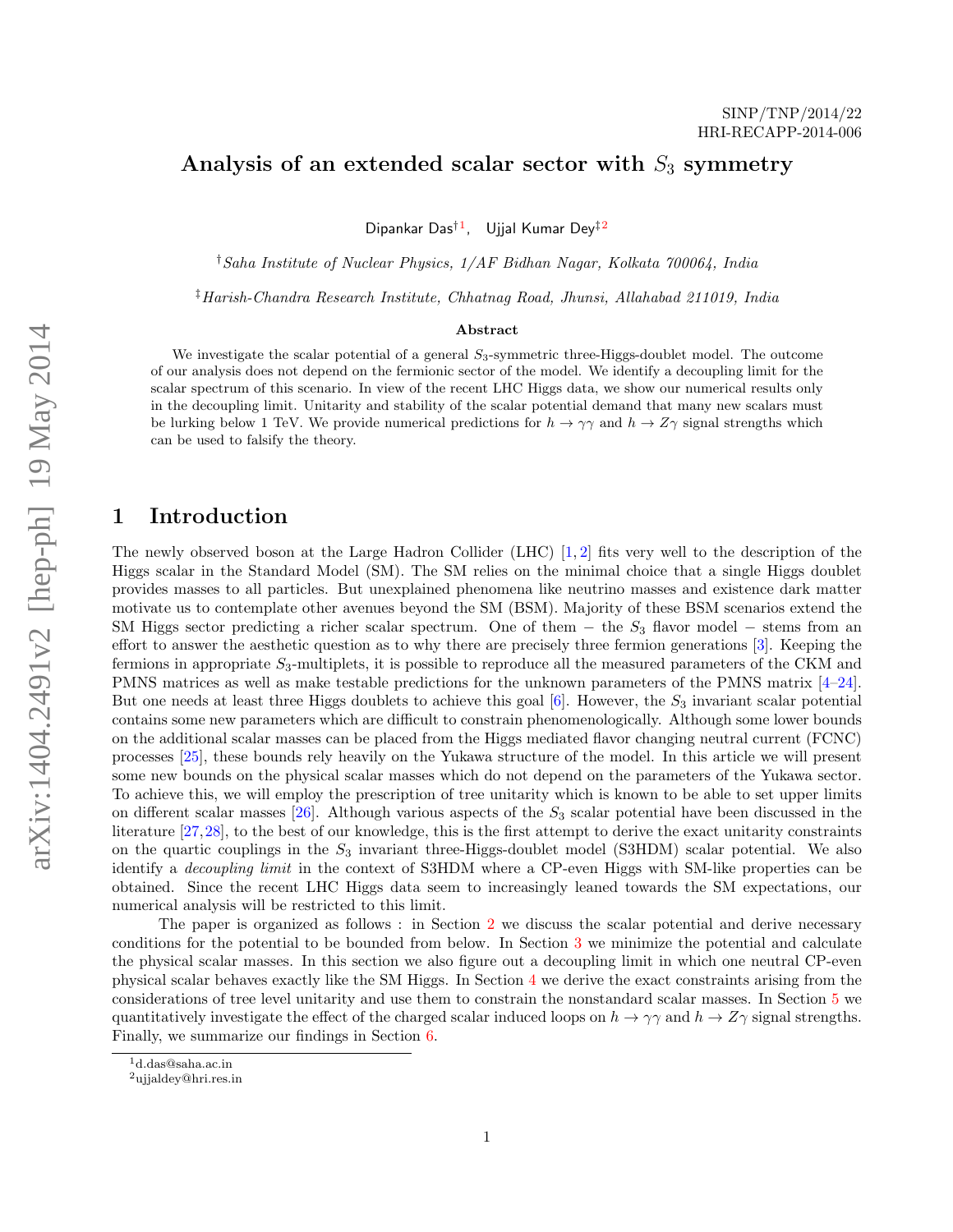## 2 The scalar potential

 $S_3$  is the permutation group involving three objects,  $\{\phi_a, \phi_b, \phi_c\}$ . The three dimensional representation of  $S_3$  is not an irreducible one simply because we can easily construct a linear combination of the elements,  $\phi_a + \phi_b + \phi_c$ , which remains unaltered under the permutation of the indices. We choose to decompose the three dimensional representation into a singlet and doublet as follows :

$$
1 : \phi_3 = \frac{1}{\sqrt{3}} (\phi_a + \phi_b + \phi_c), \qquad (1a)
$$

$$
\mathbf{2} : \begin{pmatrix} \phi_1 \\ \phi_2 \end{pmatrix} = \begin{pmatrix} \frac{1}{\sqrt{2}} (\phi_a - \phi_b) \\ \frac{1}{\sqrt{6}} (\phi_a + \phi_b - 2\phi_c) \end{pmatrix} . \tag{1b}
$$

The elements of  $S_3$  for this particular doublet representation are given by :

$$
\begin{pmatrix}\n\cos \theta & \sin \theta \\
-\sin \theta & \cos \theta\n\end{pmatrix}, \begin{pmatrix}\n\cos \theta & \sin \theta \\
\sin \theta & -\cos \theta\n\end{pmatrix}, \text{ for } \left(\theta = 0, \pm \frac{2\pi}{3}\right).
$$
\n(2)

The most general renormalizable potential invariant under  $S_3$  can be written in terms of  $\phi_3$ ,  $\phi_1$  and  $\phi_2$  as follows  $[27-31]$ :

$$
V(\phi) = V_2(\phi) + V_4(\phi), \tag{3a}
$$

where, 
$$
V_2(\phi) = \mu_1^2(\phi_1^{\dagger}\phi_1 + \phi_2^{\dagger}\phi_2) + \mu_3^2\phi_3^{\dagger}\phi_3
$$
,  
\n
$$
V_4(\phi) = \lambda_1(\phi_1^{\dagger}\phi_1 + \phi_2^{\dagger}\phi_2)^2 + \lambda_2(\phi_1^{\dagger}\phi_2 - \phi_2^{\dagger}\phi_1)^2 + \lambda_3\left\{(\phi_1^{\dagger}\phi_2 + \phi_2^{\dagger}\phi_1)^2 + (\phi_1^{\dagger}\phi_1 - \phi_2^{\dagger}\phi_2)^2\right\}
$$
\n(3b)

$$
+ \lambda_4 \left\{ (\phi_3^{\dagger} \phi_1)(\phi_1^{\dagger} \phi_2 + \phi_2^{\dagger} \phi_1) + (\phi_3^{\dagger} \phi_2)(\phi_1^{\dagger} \phi_1 - \phi_2^{\dagger} \phi_2) + \text{h.c.} \right\} + \lambda_5 (\phi_3^{\dagger} \phi_3)(\phi_1^{\dagger} \phi_1 + \phi_2^{\dagger} \phi_2) + \lambda_6 \left\{ (\phi_3^{\dagger} \phi_1)(\phi_1^{\dagger} \phi_3) + (\phi_3^{\dagger} \phi_2)(\phi_2^{\dagger} \phi_3) \right\} + \lambda_7 \left\{ (\phi_3^{\dagger} \phi_1)(\phi_3^{\dagger} \phi_1) + (\phi_3^{\dagger} \phi_2)(\phi_3^{\dagger} \phi_2) + \text{h.c.} \right\} + \lambda_8 (\phi_3^{\dagger} \phi_3)^2.
$$
 (3c)

In general  $\lambda_4$  and  $\lambda_7$  can be complex, but we assume them to be real so that CP symmetry is not broken explicitly. For the stability of the vacuum in the asymptotic limit we impose the requirement that there should be no direction in the field space along which the potential becomes infinitely negative. The necessary and sufficient conditions for this is well known in the context of two Higgs-doublet models (2HDMs) [32]. For the potential of Eq. (3), a 2HDM equivalent situation arise if one of the doublets is made identically zero. Then it is quite straightforward to find the following necessary conditions for the global stability in the asymptotic limit :

$$
\lambda_1 > 0, \qquad (4a)
$$

$$
\lambda_8 > 0, \qquad (4b)
$$

$$
\lambda_1 + \lambda_3 > 0, \tag{4c}
$$

$$
2\lambda_1 + (\lambda_3 - \lambda_2) > |\lambda_2 + \lambda_3|,
$$
\n(4d)

$$
\lambda_5 + 2\sqrt{\lambda_8(\lambda_1 + \lambda_3)} > 0, \qquad (4e)
$$

$$
\lambda_5 + \lambda_6 + 2\sqrt{\lambda_8(\lambda_1 + \lambda_3)} > 2|\lambda_7|, \tag{4f}
$$

$$
\lambda_1 + \lambda_3 + \lambda_5 + \lambda_6 + 2\lambda_7 + \lambda_8 > 2|\lambda_4|.
$$
 (4g)

To avoid confusion, we wish to mention that an equivalent doublet representation,

$$
\begin{pmatrix} \chi_1 \\ \chi_2 \end{pmatrix} = \frac{1}{\sqrt{2}} \begin{pmatrix} i & 1 \\ -i & 1 \end{pmatrix} \begin{pmatrix} \phi_1 \\ \phi_2 \end{pmatrix}, \tag{5}
$$

has also been used in the literature. In terms of this new doublet, the quartic part of the scalar potential is written as  $[33-35]$ :

$$
V_4 = \frac{\beta_1}{2} \left( \chi_1^{\dagger} \chi_1 + \chi_2^{\dagger} \chi_2 \right)^2 + \frac{\beta_2}{2} \left( \chi_1^{\dagger} \chi_1 - \chi_2^{\dagger} \chi_2 \right)^2 + \beta_3 (\chi_1^{\dagger} \chi_2) (\chi_2^{\dagger} \chi_1) + \frac{\beta_4}{2} (\phi_3^{\dagger} \phi_3)^2
$$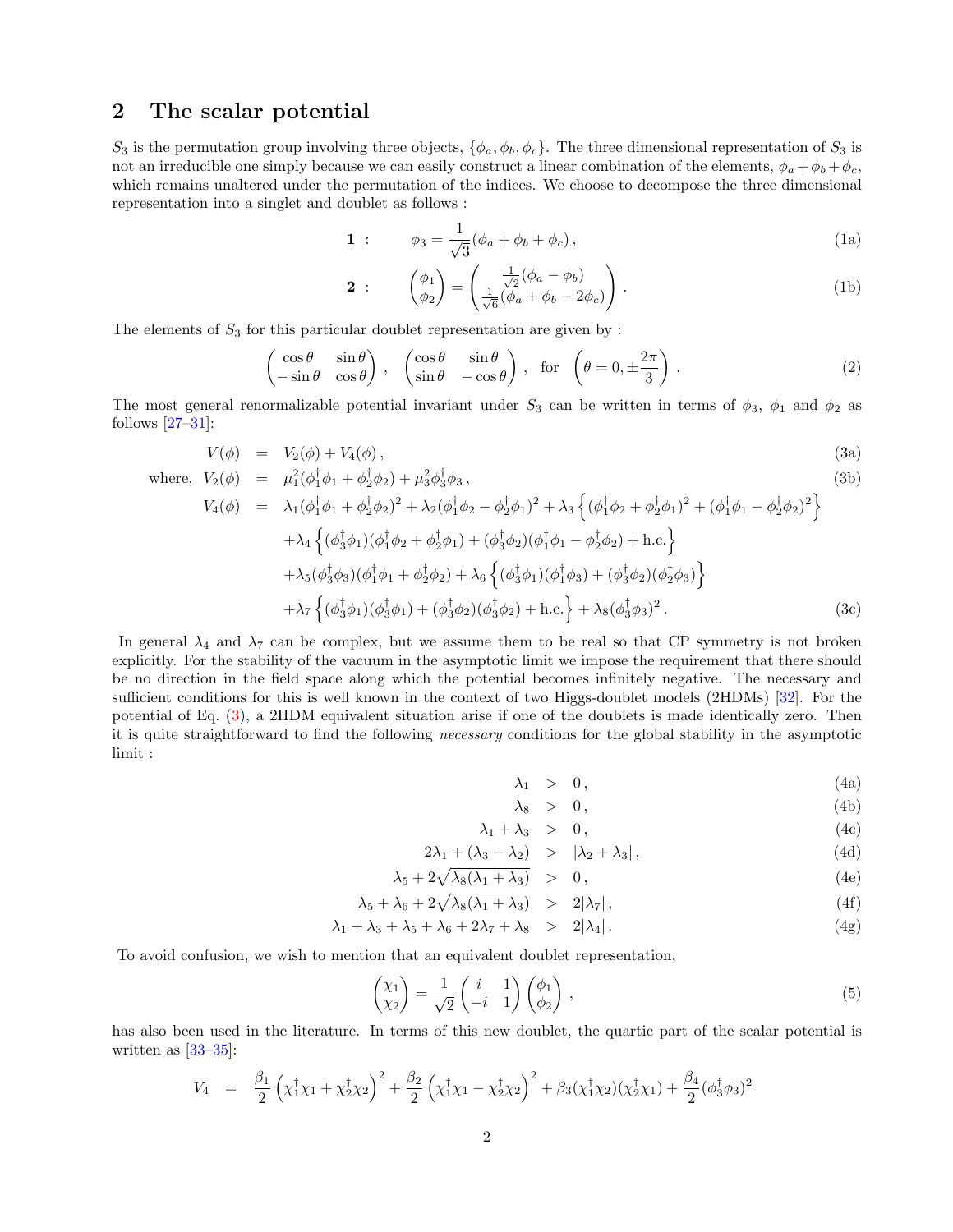$$
+\beta_5(\phi_3^{\dagger}\phi_3)(\chi_1^{\dagger}\chi_1+\chi_2^{\dagger}\chi_2)+\beta_6\phi_3^{\dagger}(\chi_1\chi_1^{\dagger}+\chi_2\chi_2^{\dagger})\phi_3+\beta_7\left\{(\phi_3^{\dagger}\chi_1)(\phi_3^{\dagger}\chi_2)+h.c.\right\}+\beta_8\left\{\phi_3^{\dagger}(\chi_1\chi_2^{\dagger}\chi_1+\chi_2\chi_1^{\dagger}\chi_2)+h.c.\right\}.
$$
(6)

It is easy to verify that the parameters of Eq.  $(6)$  are related to the parameters of Eq.  $(3c)$  in the following way :

$$
\beta_1 = 2\lambda_1 ; \ \beta_2 = -2\lambda_2 ; \ \beta_3 = 4\lambda_3 ; \ \beta_4 = 2\lambda_8 ; \ \beta_5 = \lambda_5 ; \ \beta_6 = \lambda_6 ; \ \beta_7 = 2\lambda_7 ; \ \beta_8 = -\sqrt{2}\lambda_4. \tag{7}
$$

This mapping can be used to translate the constraints on  $\lambda$ s into constraints on  $\beta$ s. In this paper we opt to work with the parametrization of Eq. (3).

## 3 Physical eigenstates

We represent the scalar doublets in the following way :

$$
\phi_k = \begin{pmatrix} w_k^+ \\ \frac{1}{\sqrt{2}}(v_k + h_k + iz_k) \end{pmatrix} \quad \text{for } k = 1, 2, 3.
$$
 (8)

We shall assume that CP symmetry is not spontaneously broken and so the vacuum expectation values (vevs) are taken to be real. They also satisfy the usual vev relation :  $v = \sqrt{v_1^2 + v_2^2 + v_3^2} = 246 \text{ GeV}$ . The minimization conditions for the scalar potential of Eq.  $(3)$  reads :

$$
\mu_1^2 = -2\lambda_1(v_1^2 + v_2^2) - 2\lambda_3(v_1^2 + v_2^2) - v_3\{6\lambda_4v_2 + (\lambda_5 + \lambda_6 + 2\lambda_7)v_3\},\tag{9a}
$$

$$
\mu_1^2 = -2\lambda_1(v_1^2 + v_2^2) - 2\lambda_3(v_1^2 + v_2^2) - \frac{3v_3}{v_2}\lambda_4(v_1^2 - v_2^2) - (\lambda_5 + \lambda_6 + 2\lambda_7)v_3^2,
$$
\n(9b)

$$
\mu_3^2 = \lambda_4 \frac{v_2}{v_3} (v_2^2 - v_1^2) - (\lambda_5 + \lambda_6 + 2\lambda_7)(v_1^2 + v_2^2) - 2\lambda_8 v_3^2.
$$
\n(9c)

For the self-consistency of Eqs.  $(9a)$  and  $(9b)$ , two possible scenarios arise<sup>3</sup>:

$$
\lambda_4 = 0, \qquad (10a)
$$

$$
\text{or, } v_1 = \sqrt{3}v_2. \tag{10b}
$$

In the following subsections we shall discuss each of the above scenarios separately.

#### 3.1 Case-I  $(\lambda_4 = 0)$

Since CP symmetry is assumed to be exact in the scalar potential, the neutral physical states will be eigenstates of CP too. We find that the mass-squared matrices in the scalar( $M_S^2$ ), pseudoscalar( $M_P^2$ ) and charged( $M_C^2$ ) sectors are simultaneously block diagonalizable by the following matrix :

$$
X = \begin{pmatrix} \cos \gamma & -\sin \gamma & 0 \\ \sin \gamma & \cos \gamma & 0 \\ 0 & 0 & 1 \end{pmatrix} \quad \text{with} \quad \tan \gamma = \frac{v_1}{v_2} \,. \tag{11}
$$

For the charged mass matrix, we obtain :

$$
XM_C^2 X^T = \begin{pmatrix} m_{1+}^2 & 0 & 0\\ 0 & -\frac{1}{2}v_3^2(\lambda_6 + 2\lambda_7) & \frac{1}{2}v_3\sqrt{v_1^2 + v_2^2}(\lambda_6 + 2\lambda_7)\\ 0 & \frac{1}{2}v_3\sqrt{v_1^2 + v_2^2}(\lambda_6 + 2\lambda_7) & -\frac{1}{2}(v_1^2 + v_2^2)(\lambda_6 + 2\lambda_7) \end{pmatrix},
$$
(12)

where, one of the charged Higgs  $({\cal H}_1^+)$  with mass  $m_{1+}$  is defined as :

$$
H_1^+ = \cos \gamma \ w_1^+ - \sin \gamma \ w_2^+, \tag{13a}
$$

<sup>&</sup>lt;sup>3</sup>Another possibility,  $v_3 = 0$ , while mathematically consistent, is unattractive. This is because, in some  $S_3$  structure of the Yukawa sector, the  $S_3$ -singlet fermion generation will the remain massless.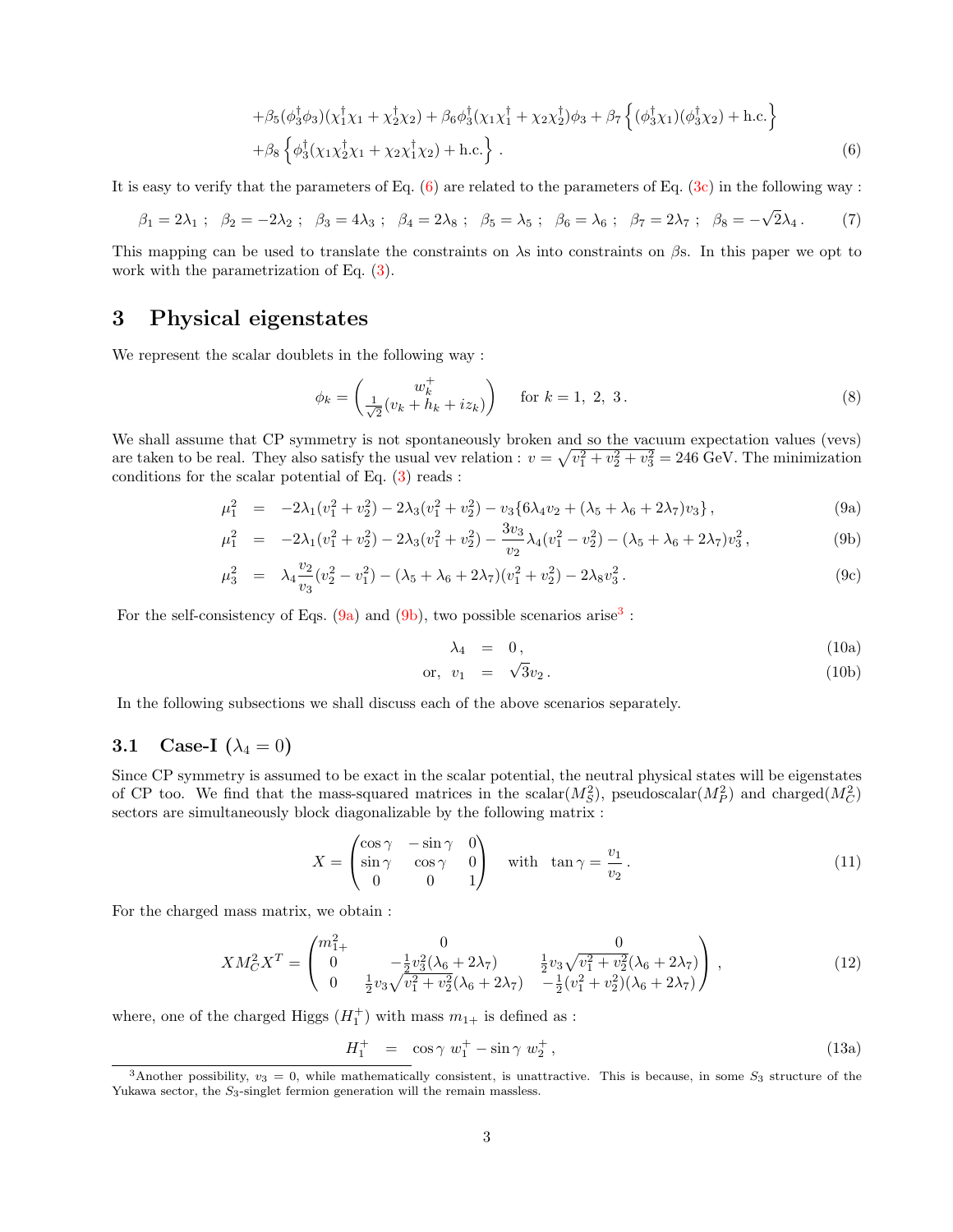$$
m_{1+}^2 = -\left\{2\lambda_3 \sin^2 \beta + \frac{1}{2}(\lambda_6 + 2\lambda_7)\cos^2 \beta\right\} v^2, \tag{13b}
$$

with, 
$$
\tan \beta = \frac{\sqrt{v_1^2 + v_2^2}}{v_3}.
$$
 (13c)

The second charged Higgs  $(H_2^+)$  along with the massless Goldstone  $(\omega^+)$ , which will appear as the longitudinal component of the W-boson, can be obtained by diagonalizing the remaining  $2 \times 2$  block:

$$
\begin{pmatrix} H_2^+ \\ \omega^+ \end{pmatrix} = \begin{pmatrix} \cos \beta & -\sin \beta \\ \sin \beta & \cos \beta \end{pmatrix} \begin{pmatrix} w_2^{\prime +} \\ w_3^+ \end{pmatrix} \quad \text{with,} \ \ w_2^{\prime +} = \sin \gamma \ w_1^+ + \cos \gamma \ w_2^+ \,. \tag{14}
$$

The mass of the second charged Higgs is given by :

$$
m_{2+}^2 = -\frac{1}{2}(\lambda_6 + 2\lambda_7)v^2.
$$
 (15)

Similar considerations for the pseudoscalar part gives :

$$
XM_P^2 X^T = \begin{pmatrix} \frac{1}{2}m_{A1}^2 & 0 & 0\\ 0 & -v_3^2 \lambda_7 & v_3 \sqrt{v_1^2 + v_2^2} \lambda_7\\ 0 & v_3 \sqrt{v_1^2 + v_2^2} \lambda_7 & -(v_1^2 + v_2^2) \lambda_7 \end{pmatrix},
$$
(16)

where, the pseudoscalar state  $(A_1)$  with mass eigenvalue  $m_{A_1}$  is defined as :

$$
A_1 = \cos \gamma z_1 - \sin \gamma z_2, \qquad (17a)
$$

$$
m_{A1}^2 = -2\left\{ (\lambda_2 + \lambda_3) \sin^2 \beta + \lambda_7 \cos^2 \beta \right\} v^2, \tag{17b}
$$

where,  $\tan \beta$  has already been defined in Eq. (13c). Similar to the charged part, here also the second pseudoscalar  $(A_2)$  along with the massless Goldstone  $(\zeta)$  can be obtained as follows :

$$
\begin{pmatrix} A_2 \\ \zeta \end{pmatrix} = \begin{pmatrix} \cos \beta & -\sin \beta \\ \sin \beta & \cos \beta \end{pmatrix} \begin{pmatrix} z_2' \\ z_3 \end{pmatrix} \text{ with, } z_2' = \sin \gamma \ z_1 + \cos \gamma \ z_2, \tag{18a}
$$

and, 
$$
m_{A2}^2 = -2\lambda_7 v^2
$$
. (18b)

Finally, for the CP-even part we have :

$$
XM_S^2X^T = \begin{pmatrix} 0 & 0 & 0 \\ 0 & A'_S & -B'_S \\ 0 & -B'_S & C'_S \end{pmatrix}, \tag{19a}
$$

where, 
$$
A'_S = (\lambda_1 + \lambda_3)(v_1^2 + v_2^2)
$$
, (19b)

$$
B'_{S} = -\frac{1}{2}v_{3}\sqrt{v_{1}^{2} + v_{2}^{2}}(\lambda_{5} + \lambda_{6} + 2\lambda_{7}),
$$
\n
$$
C'_{S} = \lambda_{8}v_{3}^{2}.
$$
\n(19a)

$$
C'_S = \lambda_8 v_3^2. \tag{19d}
$$

The massless state  $(h^0)$ , as also noted in [36], is given by :

$$
h^0 = \cos \gamma h_1 - \sin \gamma h_2. \tag{20}
$$

But we wish to add here that the appearance of a massless scalar is not surprising. One can easily verify that the potential of Eq. (3) has the following  $SO(2)$  symmetry for  $\lambda_4 = 0$ :

$$
\begin{pmatrix} \phi_1' \\ \phi_2' \end{pmatrix} = \begin{pmatrix} \cos \theta & -\sin \theta \\ \sin \theta & \cos \theta \end{pmatrix} \begin{pmatrix} \phi_1 \\ \phi_2 \end{pmatrix} \tag{21}
$$

Since  $SO(2)$  is a continuous symmetry isomorphic to  $U(1)$ , a massless physical state is expected. Other two physical scalars are obtained as follows :

$$
\begin{pmatrix} h \\ H \end{pmatrix} = \begin{pmatrix} \cos \alpha & -\sin \alpha \\ \sin \alpha & \cos \alpha \end{pmatrix} \begin{pmatrix} h_2' \\ h_3 \end{pmatrix} \text{ with, } h_2' = \sin \gamma h_1 + \cos \gamma h_2, \qquad (22a)
$$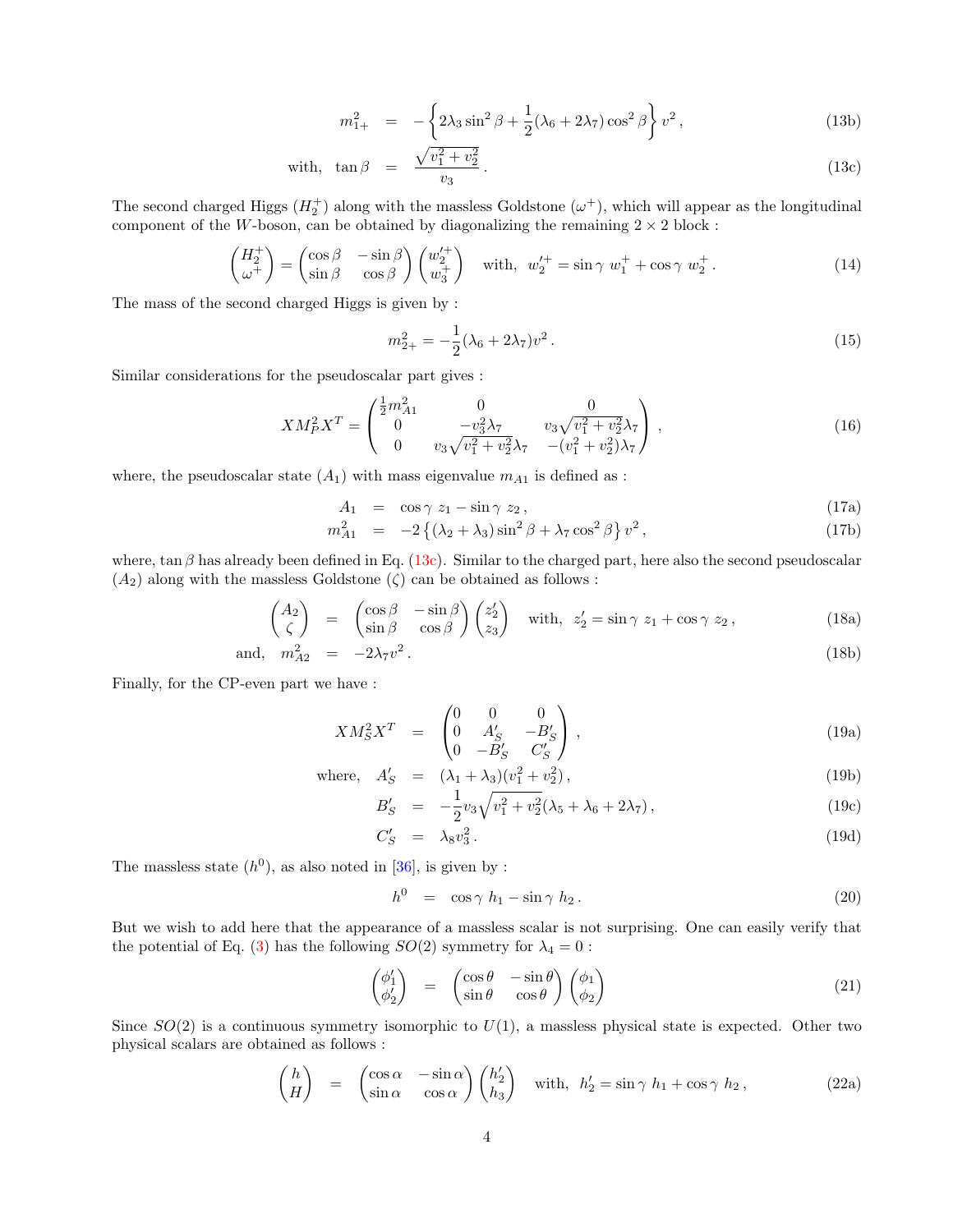and, 
$$
\tan 2\alpha = \frac{2B_S'}{A_S' - C_S'}
$$
. (22b)

We assume  $H$  and  $h$  to be the heavier and lighter CP-even mass eigenstates respectively, with the following eigenvalues :

$$
m_H^2 = (A'_S + C'_S) + \sqrt{(A'_S - C'_S)^2 + 4B'_S} ,
$$
\n(23a)

$$
m_h^2 = (A'_S + C'_S) - \sqrt{(A'_S - C'_S)^2 + 4B'_S}.
$$
\n(23b)

At this stage, it is worth noting that we can define two intermediate scalar states,  $H^0$  and R, as

$$
\begin{pmatrix}\nR \\
H^0\n\end{pmatrix} = \begin{pmatrix}\n\cos \beta & -\sin \beta \\
\sin \beta & \cos \beta\n\end{pmatrix}\n\begin{pmatrix}\nh'_2 \\
h_3\n\end{pmatrix},
$$
\n(24)

with the property that  $H^0$  has the exact SM couplings with the vector boson pairs and fermions.  $H^0$  does not take part in the flavor changing processes as well. Of course,  $H^0$  and R are not the physical eigenstates in general but are related to them in the following way :

$$
h = \cos(\beta - \alpha)R + \sin(\beta - \alpha)H^{0}, \qquad (25a)
$$

$$
H = -\sin(\beta - \alpha)R + \cos(\beta - \alpha)H^{0}.
$$
 (25b)

In view of the fact that a 125 GeV scalar with SM-like properties has already been observed at the LHC, we wish the lighter CP-even mass eigenstate  $(h)$  to coincide with  $H^0$ . Then we must require :

$$
\cos(\beta - \alpha) \approx 0. \tag{26}
$$

In analogy with the 2HDM case [32], this limit can be taken as the *decoupling limit* in the context of a 3HDM with an  $S_3$  symmetry. We must emphasize though, the term 'decoupling limit' does not necessarily imply the heaviness of the additional scalars. Considering Eqs.  $(20)$  and  $(24)$ , it is also interesting to note that the state  $h^0$ , being orthogonal to  $H^0$ , does not have any trilinear  $h^0VV$  ( $V = W,Z$ ) coupling. But, in general, it will have flavor changing coupling in the Yukawa sector. This type of neutral massless state with flavor changing fermionic coupling will be ruled out from the well measured values of neutral meson mass differences. This means that the choice  $\lambda_4 = 0$  is phenomenologically unacceptable and we shall not pursue this scenario any further.

# **3.2** Case-II  $(v_1 = \sqrt{3}v_2)$

This situation has recently been analyzed in [37]. We, however, use a convenient parametrization that can provide intuitive insight into the scenario and additionally, we also discuss the possibility of a decoupling limit in the same way as done in the previous subsection.

The definitions for the angles,  $\gamma$  and  $\beta$ , and the digonalizing matrix, X, remain the same as before. Only difference is that, due to the vev alignment  $(v_1 = \sqrt{3}v_2)$ ,  $\tan \gamma (= \sqrt{3})$  and hence X is determined completely. Now only two of the vevs,  $v_2$  and  $v_3$  (say), can be considered independent and tan  $\beta$  is given in terms of them as follows :

$$
\tan \beta = \frac{2v_2}{v_3} \,. \tag{27}
$$

The charged and pseudoscalar mass eigenstates have the same form as before; only the mass eigenvalues get modified due to the presence of  $\lambda_4$ :

$$
m_{1+}^2 = -\left\{2\lambda_3 \sin^2 \beta + \frac{5}{2}\lambda_4 \sin \beta \cos \beta + \frac{1}{2}(\lambda_6 + 2\lambda_7)\cos^2 \beta\right\} v^2,
$$
\n(28a)

$$
m_{2+}^2 = -\frac{1}{2} \left\{ \lambda_4 \tan \beta + (\lambda_6 + 2\lambda_7) \right\} v^2, \tag{28b}
$$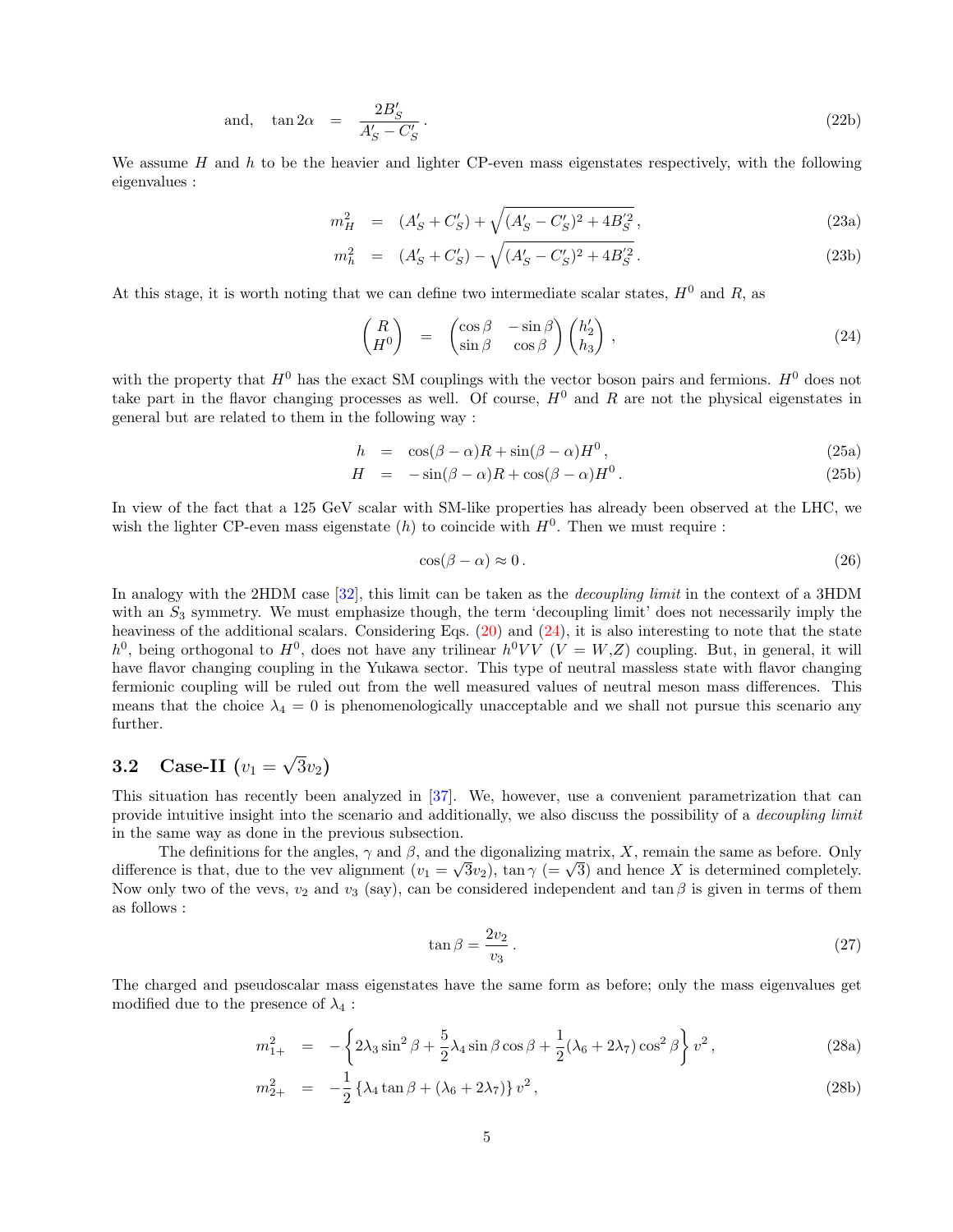$$
m_{A1}^2 = -\left\{2(\lambda_2 + \lambda_3)\sin^2\beta + \frac{5}{2}\lambda_4\sin\beta\cos\beta + 2\lambda_7\cos^2\beta\right\}v^2,
$$
\n(28c)

$$
m_{A2}^2 = -\left(\frac{1}{2}\lambda_4 \tan \beta + 2\lambda_7\right)v^2.
$$
 (28d)

In the presence of  $\lambda_4$ , analysis of the scalar part will be slightly different:

$$
XM_S^2X^T = \begin{pmatrix} \frac{1}{2}m_{h0}^2 & 0 & 0\\ 0 & A_S & -B_S\\ 0 & -B_S & C_S \end{pmatrix},
$$
 (29a)

where, 
$$
A_S = (\lambda_1 + \lambda_3)v^2 \sin^2 \beta + \frac{3}{4}\lambda_4 v^2 \sin \beta \cos \beta,
$$
 (29b)

$$
B_S = -\frac{1}{2} \left\{ \frac{3}{2} \lambda_4 \sin^2 \beta + (\lambda_5 + \lambda_6 + 2\lambda_7) \sin \beta \cos \beta \right\} v^2, \tag{29c}
$$

$$
C_S = -\frac{\lambda_4}{4} v^2 \sin^2 \beta \tan \beta + \lambda_8 v^2 \cos^2 \beta.
$$
 (29d)

The state,  $h^0$ , will no longer be massless, in fact,

$$
m_{h0}^2 = -\frac{9}{2}\lambda_4 v^2 \sin\beta \cos\beta.
$$
 (30)

The angle  $\alpha$ , which was used to rotate from  $(h'_2, h_3)$  basis to the physical  $(H, h)$  basis, should be redefined as :

$$
\tan 2\alpha = \frac{2B_S}{A_S - C_S},\tag{31}
$$

and corresponding mass eigenvalues should have the following expressions :

$$
m_H^2 = (A_S + C_S) + \sqrt{(A_S - C_S)^2 + 4B_S^2}, \qquad (32a)
$$

$$
m_h^2 = (A_S + C_S) - \sqrt{(A_S - C_S)^2 + 4B_S^2}.
$$
\n(32b)

The conclusion of the previous subsection that in the decoupling limit,  $\cos(\beta - \alpha) = 0$ , h possesses SM-like gauge and Yukawa couplings, still holds. It should be emphasized that the Yukawa couplings of h in this limit, resembles that of the SM, do not depend on the transformation properties of the fermions under  $S_3$ . Also, the self couplings of h coincides with the corresponding SM expressions in the decoupling limit :

$$
\mathcal{L}_{h}^{\text{self}} = -\frac{m_{h}^{2}}{2v}h^{3} - \frac{m_{h}^{2}}{8v^{2}}h^{4}.
$$
\n(33)

Similar to the case described in the previous subsection,  $h^0$  will not have any  $h^0VV$  ( $V = W, Z$ ) couplings, but in the present scenario, we may identify a symmetry which forbids such couplings. Note that, when the specified relation between  $v_1$  and  $v_2$  is taken, there exists a two dimensional representation of  $\mathbb{Z}_2$ :

$$
\begin{pmatrix} 1 & 0 \ 0 & 1 \end{pmatrix}, \frac{1}{2} \begin{pmatrix} 1 & \sqrt{3} \\ \sqrt{3} & -1 \end{pmatrix}, \tag{34}
$$

which was initially a subgroup of the original  $S_3$  symmetry, remains intact even after the spontaneous symmetry breaking, *i.e.*, the vacuum is invariant under this  $\mathbb{Z}_2$  symmetry. This allows us to assign a  $\mathbb{Z}_2$  parity for different physical states and this should be conserved in the theory. The state  $h^0$  is odd under this  $\mathbb{Z}_2$  and this is what forbids it to couple with the  $VV$  pair. In fact, using the assignments of Table 1, together with CP symmetry, many of the scalar self couplings can be inferred to be zero.

In connection with the number of independent parameters in the Higgs potential, we note that there were ten to start with  $(\mu_{1,3} \text{ and } \lambda_{1,2,...,8})$ .  $\mu_1$  and  $\mu_3$  can be traded for  $v_2$  and  $v_3$  or, equivalently for v and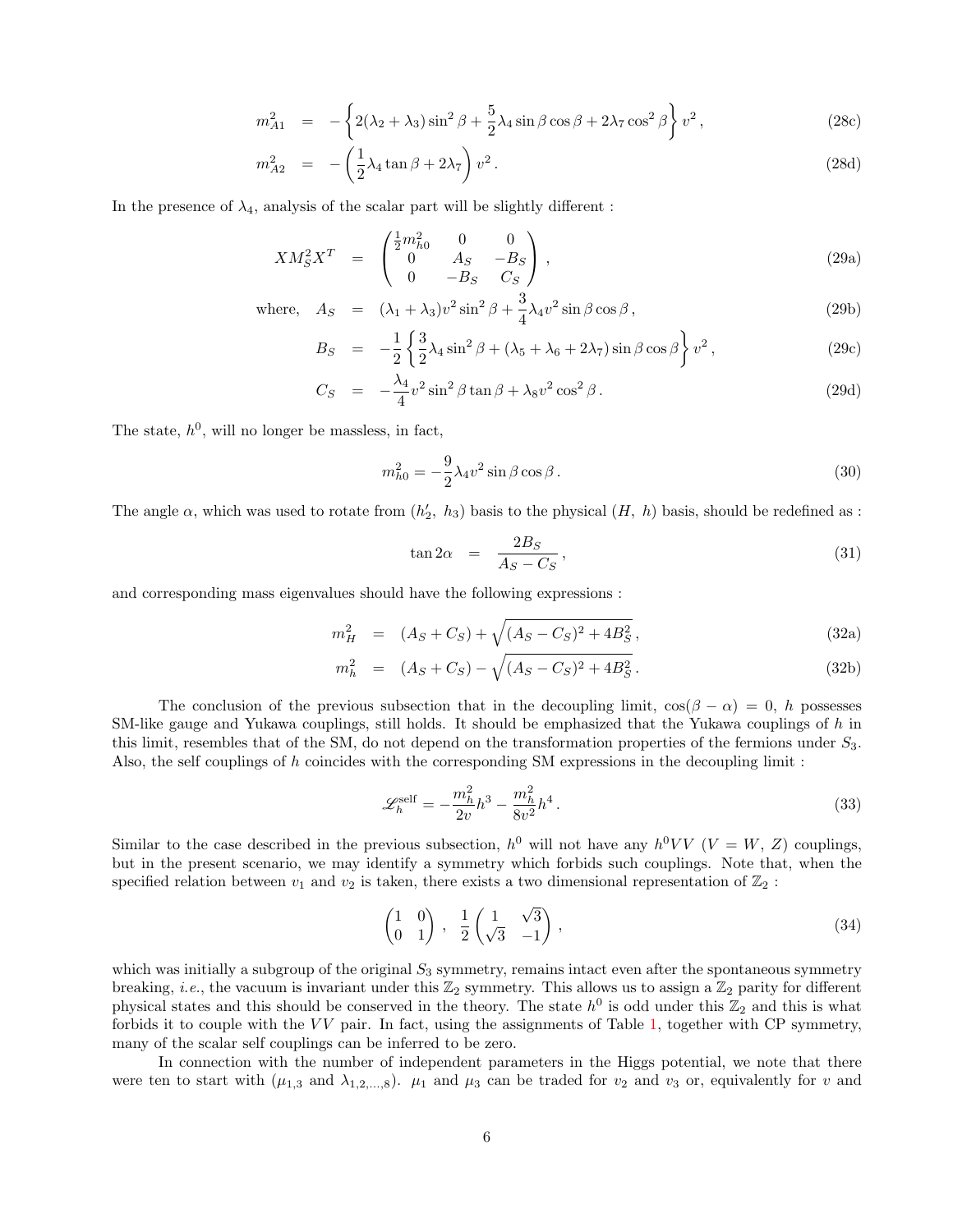|                                     | Physical States   Transformation under $\mathbb{Z}_2$ |
|-------------------------------------|-------------------------------------------------------|
| $h^0, H_1^{\pm}, A_1$               | <b>Odd</b>                                            |
| $\overline{H^0, R, H_2^{\pm}, A_2}$ | Even                                                  |

Table 1:  $\mathbb{Z}_2$  parity assignments to the physical mass eigenstates.

tan β. The remaining eight  $\lambda$ s can be traded for seven physical Higgs masses and  $\alpha$ . The connections are given below :

$$
\lambda_1 = \frac{1}{2v^2 \sin^2 \beta} \left\{ (m_h^2 \cos^2 \alpha + m_H^2 \sin^2 \alpha) + \left( m_{1+}^2 - m_{2+}^2 \cos^2 \beta - \frac{1}{9} m_{h0}^2 \right) \right\},
$$
(35a)

$$
\lambda_2 = \frac{1}{2v^2 \sin^2 \beta} \left\{ (m_{1+}^2 - m_{A1}^2) - (m_{2+}^2 - m_{A2}^2) \cos^2 \beta \right\},\tag{35b}
$$

$$
\lambda_3 = \frac{1}{2v^2 \sin^2 \beta} \left( \frac{4}{9} m_{h0}^2 + m_{2+}^2 \cos^2 \beta - m_{1+}^2 \right), \tag{35c}
$$

$$
\lambda_4 = -\frac{2}{9} \frac{m_{h0}^2}{v^2} \frac{1}{\sin \beta \cos \beta},\tag{35d}
$$

$$
\lambda_5 = \frac{1}{v^2} \left\{ \frac{\sin \alpha \cos \alpha}{\sin \beta \cos \beta} \left( m_H^2 - m_h^2 \right) + 2m_{2+}^2 + \frac{1}{9} \frac{m_{h0}^2}{\cos^2 \beta} \right\},\tag{35e}
$$

$$
\lambda_6 = \frac{1}{v^2} \left( \frac{1}{9} \frac{m_{h0}^2}{\cos^2 \beta} + m_{A2}^2 - 2m_{2+}^2 \right),\tag{35f}
$$

$$
\lambda_7 = \frac{1}{2v^2} \left( \frac{1}{9} \frac{m_{h0}^2}{\cos^2 \beta} - m_{A2}^2 \right), \tag{35g}
$$

$$
\lambda_8 = \frac{1}{2v^2 \cos^2 \beta} \left\{ (m_h^2 \sin^2 \alpha + m_H^2 \cos^2 \alpha) - \frac{1}{9} m_{h0}^2 \tan^2 \beta \right\}.
$$
 (35h)

In passing, we wish to state that for the analysis purpose we will always be working in the decoupling limit with  $v_1 = \sqrt{3}v_2$ .

#### 4 Constraints from unitarity

In this context, the pioneering work has been done by Lee, Quigg and Thacker (LQT) [26]. They have analyzed several two body scatterings involving longitudinal gauge bosons and physical Higgs in the SM. All such scattering amplitudes are proportional to Higgs quartic coupling in the high energy limit. The  $\ell = 0$  partial wave amplitude  $(a_0)$  is then extracted from these amplitudes and cast in the form of an S-matrix having different two-body states as rows and columns. The largest eigenvalue of this matrix is bounded by the unitarity constraint,  $|a_0| < 1$ . This restricts the quartic Higgs self coupling and therefore the Higgs mass to a maximum value.

The procedure has been extended to the case of a 2HDM scalar potential [38–41]. We take it one step further and apply it in the context of 3HDMs. Here also same types of two body scattering channels are considered. Thanks to the equivalence theorem  $[42, 43]$ , we can use unphysical Higgses instead of actual longitudinal components of the gauge bosons when considering the high energy limit. So, we can use the Goldstone-Higgs potential of Eq. (3) for this analysis. Still it will be a much involved calculation. But we notice that the diagrams containing trilinear vertices will be suppressed by a factor of  $E^2$  coming from the intermediate propagator. Thus they do not contribute at high energies, only the quartic couplings contribute. Clearly the physical Higgs masses that could come from the propagators, do not enter this analysis. Since we are interested only in the eigenvalues of the S-matrix, this allows us to work with the original fields of Eq. (3c) instead of the physical mass eigenstates. After an inspection of all the neutral and charged two-body channels, we find the following eigenvalues to be bounded from unitarity :

$$
|a_i^{\pm}|, |b_i| \le 16\pi, \text{ for } i = 1, 2, \dots, 6. \tag{36}
$$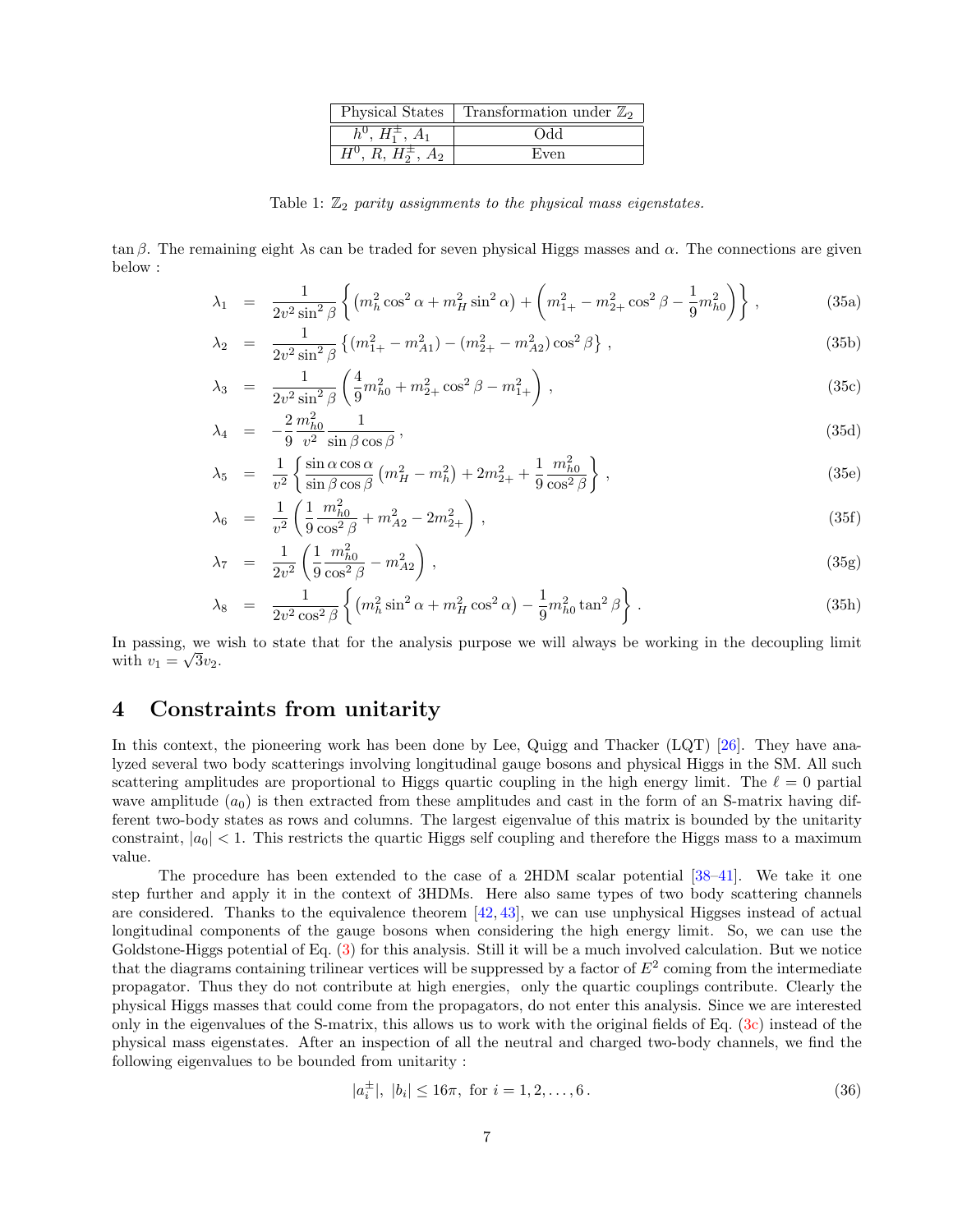

Figure 1: (Case-II) Regions allowed from unitarity and stability. We have fixed  $m_h$  at 125 GeV and taken  $m_{1+}$ ,  $m_{2+}$  > 80  $GeV$  and  $m_H, m_{h0}$  >  $m_h$ .

The expressions for the individual eigenvalues in terms of  $\lambda$ s are given below :

$$
a_1^{\pm} = \left(\lambda_1 - \lambda_2 + \frac{\lambda_5 + \lambda_6}{2}\right) \pm \sqrt{\left(\lambda_1 - \lambda_2 + \frac{\lambda_5 + \lambda_6}{2}\right)^2 - 4\left\{\left(\lambda_1 - \lambda_2\right)\left(\frac{\lambda_5 + \lambda_6}{2}\right) - \lambda_4^2\right\}},\tag{37a}
$$

$$
a_2^{\pm} = (\lambda_1 + \lambda_2 + 2\lambda_3 + \lambda_8) \pm \sqrt{(\lambda_1 + \lambda_2 + 2\lambda_3 + \lambda_8)^2 - 4\{\lambda_8(\lambda_1 + \lambda_2 + 2\lambda_3) - 2\lambda_7^2\}},
$$
\n(37b)

$$
a_3^{\pm} = (\lambda_1 - \lambda_2 + 2\lambda_3 + \lambda_8) \pm \sqrt{(\lambda_1 - \lambda_2 + 2\lambda_3 + \lambda_8)^2 - 4\left\{\lambda_8(\lambda_1 - \lambda_2 + 2\lambda_3) - \frac{\lambda_6^2}{2}\right\}},
$$
\n(37c)

$$
a_4^{\pm} = \left(\lambda_1 + \lambda_2 + \frac{\lambda_5}{2} + \lambda_7\right) \pm \sqrt{\left(\lambda_1 + \lambda_2 + \frac{\lambda_5}{2} + \lambda_7\right)^2 - 4\left\{\left(\lambda_1 + \lambda_2\right)\left(\frac{\lambda_5}{2} + \lambda_7\right) - \lambda_4^2\right\}},\qquad(37d)
$$
  

$$
a_5^{\pm} = (5\lambda_1 - \lambda_2 + 2\lambda_3 + 3\lambda_8)
$$

$$
\pm \sqrt{\left(5\lambda_1 - \lambda_2 + 2\lambda_3 + 3\lambda_8\right)^2 - 4\left\{3\lambda_8(5\lambda_1 - \lambda_2 + 2\lambda_3) - \frac{1}{2}(2\lambda_5 + \lambda_6)^2\right\}},\tag{37e}
$$

$$
a_6^{\pm} = \left(\lambda_1 + \lambda_2 + 4\lambda_3 + \frac{\lambda_5}{2} + \lambda_6 + 3\lambda_7\right)
$$
  
\n
$$
\pm \sqrt{\left(\lambda_1 + \lambda_2 + 4\lambda_3 + \frac{\lambda_5}{2} + \lambda_6 + 3\lambda_7\right)^2 - 4\left\{(\lambda_1 + \lambda_2 + 4\lambda_3)\left(\frac{\lambda_5}{2} + \lambda_6 + 3\lambda_7\right) - 9\lambda_4^2\right\}},
$$
 (37f)  
\n
$$
b_1 = \lambda_5 + 2\lambda_6 - 6\lambda_7,
$$
 (37g)

$$
b_2 = \lambda_5 - 2\lambda_7, \tag{37h}
$$

$$
b_3 = 2(\lambda_1 - 5\lambda_2 - 2\lambda_3), \tag{37}
$$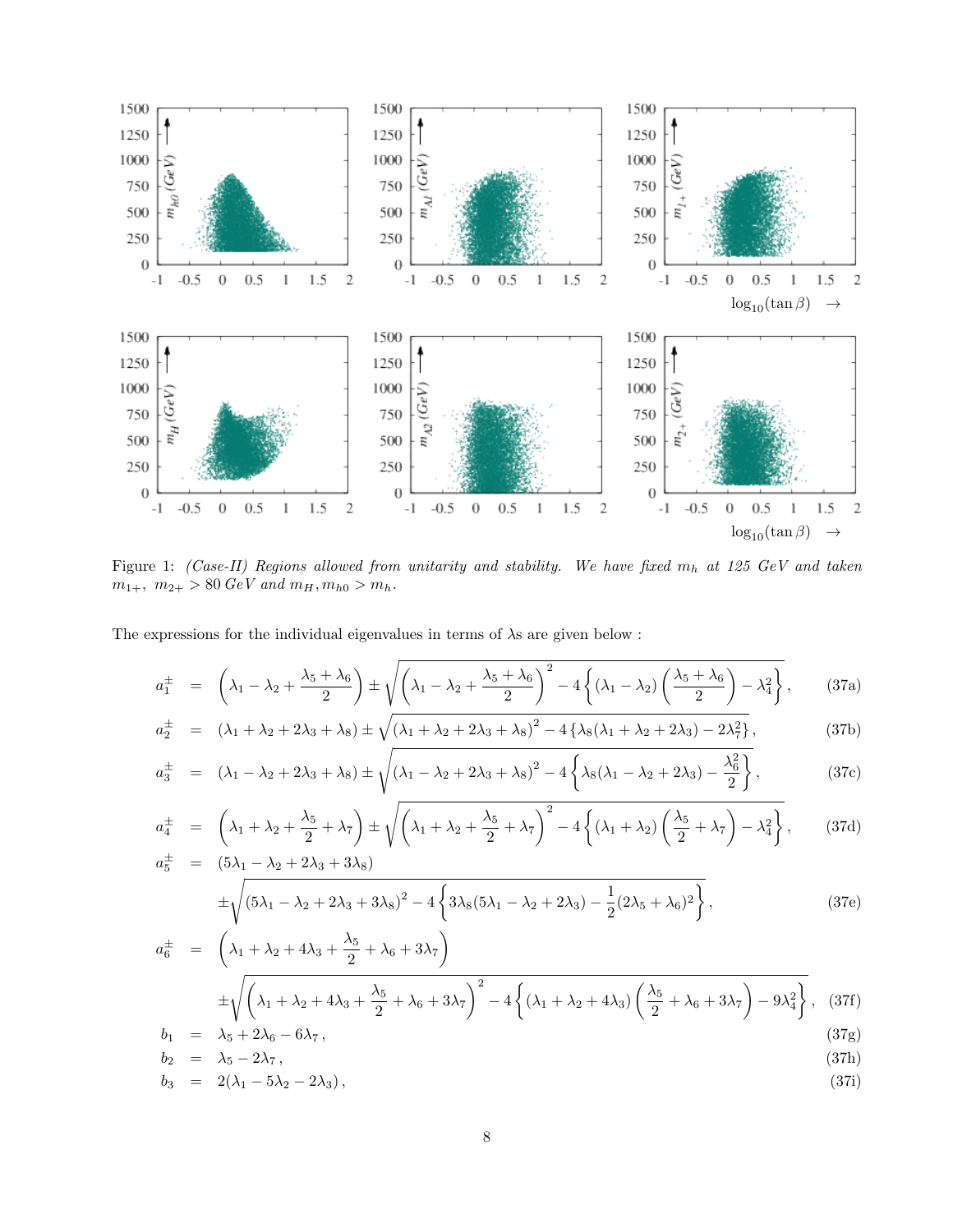

Figure 2: Signal strengths for diphoton and Z-photon decay modes within the allowed range for charged Higgs masses.

$$
b_4 = 2(\lambda_1 - \lambda_2 - 2\lambda_3), \tag{37}
$$

$$
b_5 = 2(\lambda_1 + \lambda_2 - 2\lambda_3), \qquad (37k)
$$

$$
b_6 = \lambda_5 - \lambda_6. \tag{371}
$$

In passing, we remark that the perturbativity criteria,  $|\lambda_i| < 4\pi$ , coming from the requirement that the leading order contribution to the physical amplitude must have higher magnitude than the subleading order, may have some ambiguity in this context. This is due to the fact the individual λs do not appear in the quartic couplings involving the physical scalars. Hence the combination of λs, that constitute the physical couplings, should be used for this purpose and it does not necessarily imply that the individual λs should be bounded. We have presented here the exact constraints on λs which should be satisfied for unitarity not to be violated.

Eqs. (4) and (37) can be used to put limits on the physical Higgs masses. For this purpose, we work in the decoupling limit taking the lightest scalar (h) to be the SM-like Higgs that has been found at the LHC and we set its mass at 125 GeV. We also assume the charged scalars  $(m_{1+}$  and  $m_{2+})$  to be heavier than 80 GeV to respect the direct search bound from LEP2 [44]. To collect sufficient number of data points we have generated fifty million random sets of  $\{\tan \beta, m_{h0}, m_H, m_{A1}, m_{A2}, m_{1+}, m_{2+}\}\$  by varying  $\tan \beta$  from 0.1 to 100 and filter them through the combined constraints from unitarity and stability. The sets that survive the filtering are plotted in Figure 1. The bounds that follow from these figures are listed below :

- $\tan \beta \in [0.3, 17]$ ,
- $m_{h0}$  < 870 GeV,  $m_H$  < 880 GeV,  $m_{A1}$  < 940 GeV,  $m_{A2}$  < 910 GeV,  $m_{1+}$  < 940,  $m_{2+}$  < 910 GeV.

It is interesting to note that, if the observed scalar at the LHC has its root in the S3HDM, then there must be several other nonstandard scalars with masses below 1 TeV.

#### 5 Impact on loop induced Higgs decays

As already has been pointed out, in the decoupling limit the lightest scalar  $(h)$  couples with fermions and gauge bosons exactly in the SM way. Consequently, the production cross section as well as tree level decay branching ratios will not alter from their respective SM values. However, the loop induced decay modes like,  $h \to \gamma\gamma$  and  $h \to Z\gamma$ , will pick up additional contributions due to the presence of nonstandard charged scalar loops. Note that the change in total Higgs decay width will be negligibly small as the branching fractions of such decays are tiny.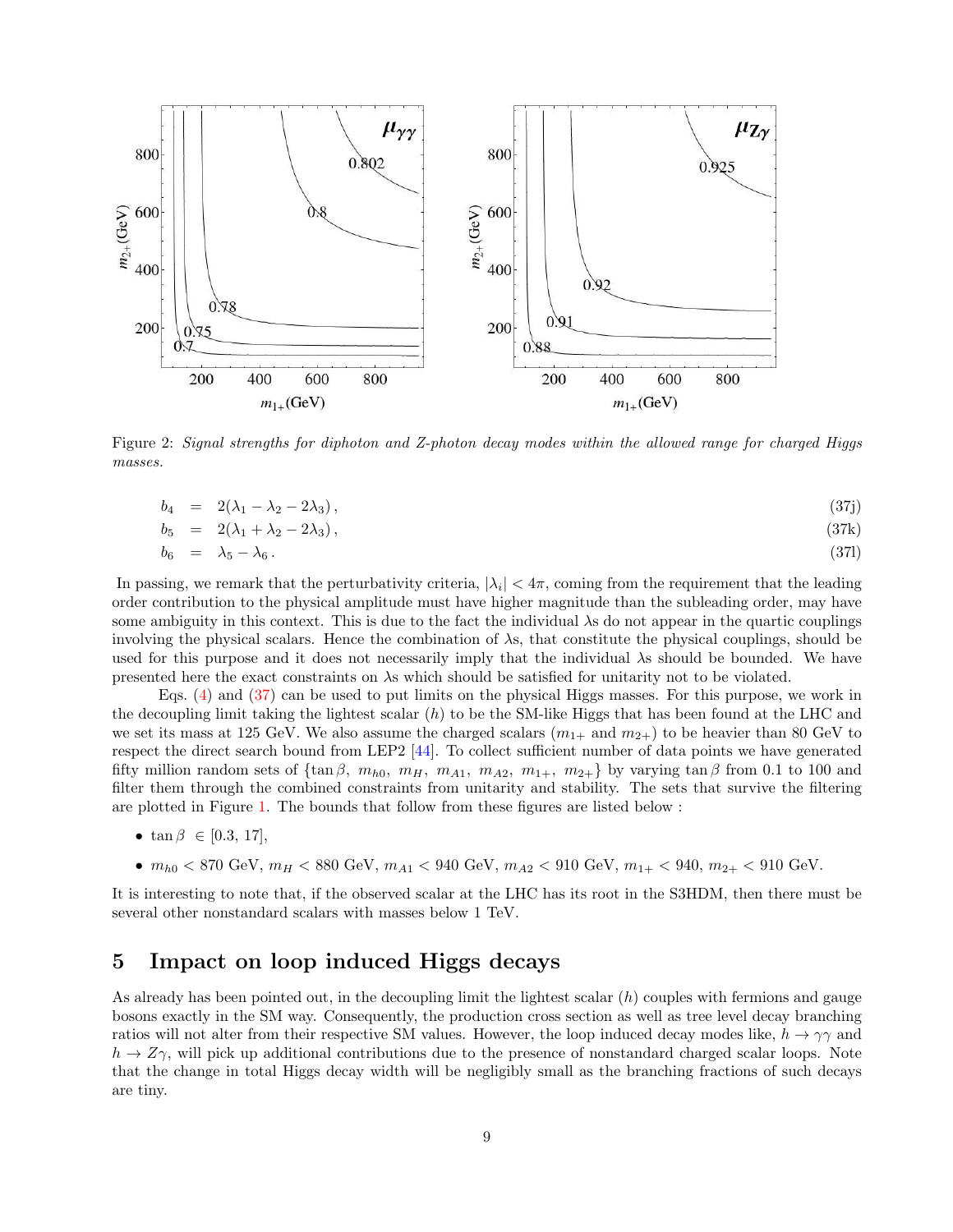To display the contribution of the charged scalar loops to the decay amplitudes in a convenient form, we define dimensionless parameters,  $\kappa_i$   $(i = 1, 2)$ , in the following way :

$$
g_{hH_i^+H_i^-} = \kappa_i \frac{gm_{i+}^2}{M_W} \,. \tag{38}
$$

The standard expression for the diphoton decay width is given by [45]:

$$
\Gamma(h \to \gamma \gamma) = \frac{\alpha^2 g^2}{2^{10} \pi^3} \frac{m_h^3}{M_W^2} \Big| \mathcal{F}_W + \frac{4}{3} \mathcal{F}_t + \sum_{i=1}^2 \kappa_i \mathcal{F}_{i+} \Big|^2, \tag{39}
$$

where, using the notation  $\tau_x \equiv (2m_x/m_h)^2$ , the expressions for  $\mathcal{F}_W$ ,  $\mathcal{F}_t$  and  $\mathcal{F}_{i+}$   $(i = 1, 2)$  are given by,

$$
\mathcal{F}_W = 2 + 3\tau_W + 3\tau_W (2 - \tau_W) f(\tau_W), \qquad (40a)
$$

$$
\mathcal{F}_t = -2\tau_t \left[ 1 + (1 - \tau_t) f(\tau_t) \right], \tag{40b}
$$

$$
\mathcal{F}_{i+} = -\tau_{i+} \left[ 1 - \tau_{i+} f(\tau_{i+}) \right]. \tag{40c}
$$

For the values of masses that we are dealing with, makes  $\tau_x > 1$  for  $x = W$ , t,  $H_i^{\pm}$  and then

$$
f(\tau) = \left[\sin^{-1}\left(\sqrt{1/\tau}\right)\right]^2. \tag{41}
$$

The decay width for  $h\to Z\gamma$  is given by :

$$
\Gamma(h \to Z\gamma) = \frac{\alpha^2 g^2}{2^9 \pi^3} \frac{m_h^3}{M_W^2} \Big| \mathcal{A}_W + \mathcal{A}_t + \sum_{i=1}^2 \kappa_i \mathcal{A}_{i+} \Big|^2 \left(1 - \frac{M_Z^2}{m_h^2}\right)^3 \,,\tag{42}
$$

where, using  $\eta_x = (2m_x/M_Z)^2$ , the expressions for  $\mathcal{A}_W$ ,  $\mathcal{A}_t$  and  $\mathcal{A}_{i+}$  are given by [45],

$$
\mathcal{A}_W = \cot \theta_w \left[ 4(\tan^2 \theta_w - 3) I_2(\tau_W, \eta_W) + \left\{ \left( 5 + \frac{2}{\tau_W} \right) - \left( 1 + \frac{2}{\tau_W} \right) \tan^2 \theta_w \right\} I_1(\tau_W, \eta_W) \right],
$$
\n(43a)

$$
\mathcal{A}_t = \frac{4\left(\frac{1}{2} - \frac{4}{3}\sin^2\theta_w\right)}{\sin\theta_w \cos\theta_w} \left[I_2(\tau_t, \eta_t) - I_1(\tau_t, \eta_t)\right],\tag{43b}
$$

$$
\mathcal{A}_{i+} = \frac{(2\sin^2\theta_w - 1)}{\sin\theta_w \cos\theta_w} I_1(\tau_{i+}, \eta_{i+}). \tag{43c}
$$

The functions  $I_1$  and  $I_2$  are defined as,

$$
I_1(\tau, \eta) = \frac{\tau \eta}{2(\tau - \eta)} + \frac{\tau^2 \eta^2}{2(\tau - \eta)^2} \Big[ f(\tau) - f(\eta) \Big] + \frac{\tau^2 \eta}{(\tau - \eta)^2} \Big[ g(\tau) - g(\eta) \Big], \tag{44a}
$$

$$
I_2(\tau,\eta) = -\frac{\tau\eta}{2(\tau-\eta)} \Big[ f(\tau) - f(\eta) \Big], \tag{44b}
$$

where the function f has the same definition as in Eq. (41). Since  $\tau_x$ ,  $\eta_x > 1$  for  $x = W$ ,  $t$ ,  $H_i^{\pm}$ , the function g takes the following form:

$$
g(x) = \sqrt{x-1}\sin^{-1}\left(\sqrt{1/x}\right). \tag{45}
$$

In the decoupling limit, the parameters  $\kappa_i$  ( $i = 1, 2$ ), which appear in Eqs. (38), (39) and (42) are given by,

$$
\kappa_i = -\left(1 + \frac{m_h^2}{2m_{i+}^2}\right). \tag{46}
$$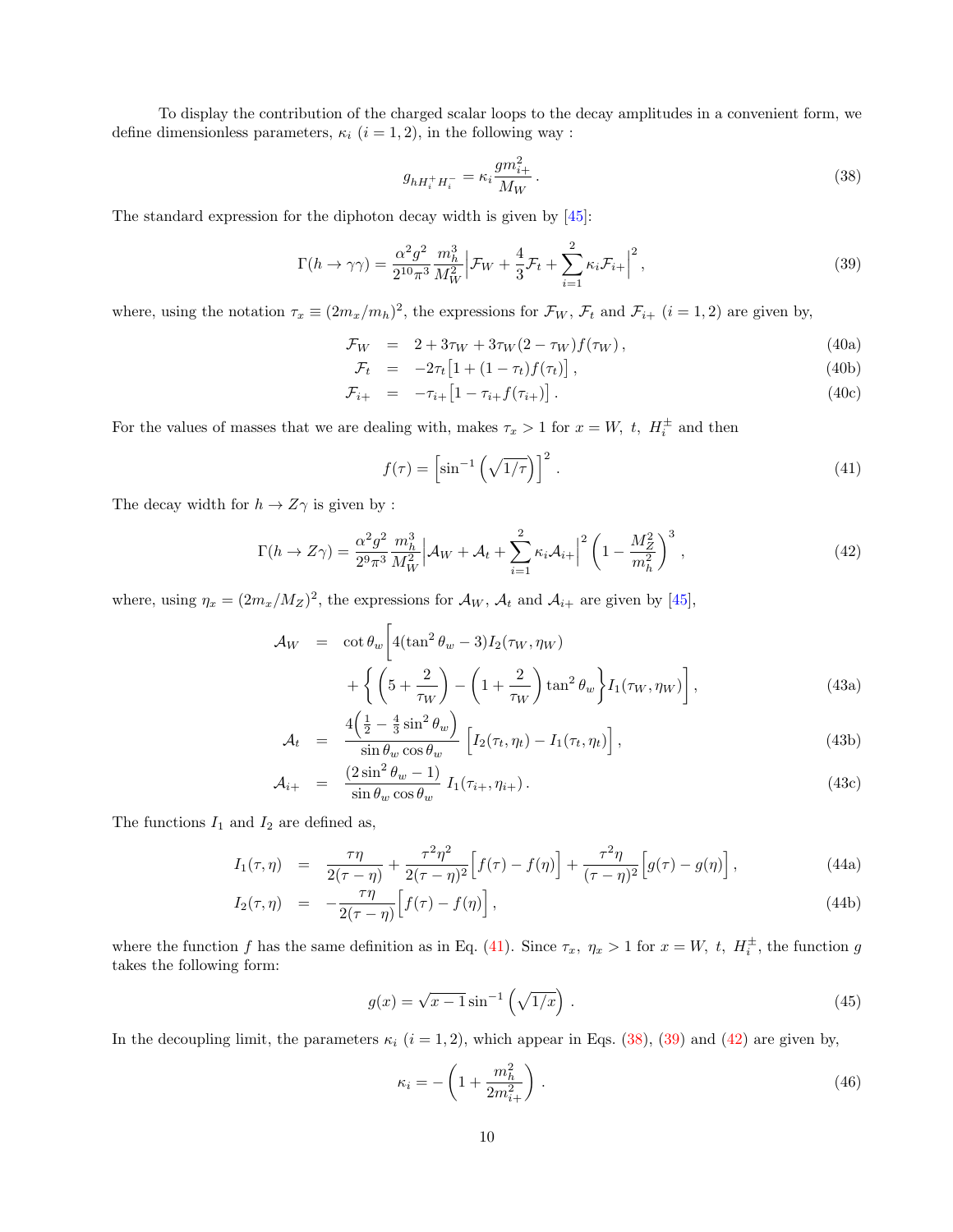In our case, the signal strengths  $\mu_{\gamma\gamma}$  and  $\mu_{Z\gamma}$ , defined through the equations,

$$
\mu_{\gamma\gamma} = \frac{\sigma(pp \to h)}{\sigma^{\text{SM}}(pp \to h)} \cdot \frac{\text{BR}(h \to \gamma\gamma)}{\text{BR}^{\text{SM}}(h \to \gamma\gamma)},\tag{47}
$$

$$
\mu_{Z\gamma} = \frac{\sigma(pp \to h)}{\sigma^{SM}(pp \to h)} \cdot \frac{\text{BR}(h \to Z\gamma)}{\text{BR}^{SM}(h \to Z\gamma)},\tag{48}
$$

assume the following forms:

$$
\mu_{\gamma\gamma} = \frac{\Gamma(h \to \gamma\gamma)}{\Gamma^{\text{SM}}(h \to \gamma\gamma)} = \frac{\left|\mathcal{F}_W + \frac{4}{3}\mathcal{F}_t + \sum_{i=1}^2 \kappa_i \mathcal{F}_{i+}\right|^2}{\left|\mathcal{F}_W + \frac{4}{3}\mathcal{F}_t\right|^2},\tag{49}
$$

$$
\mu_{Z\gamma} = \frac{\Gamma(h \to Z\gamma)}{\Gamma^{\text{SM}}(h \to Z\gamma)} = \frac{\left| \mathcal{A}_W + \mathcal{A}_t + \sum_{i=1}^2 \kappa_i \mathcal{A}_{i+} \right|^2}{\left| \mathcal{A}_W + \mathcal{A}_t \right|^2}.
$$
\n(50)

As the charged Higgs becomes heavy, the quantity  $\mathcal{F}_{i+}$ , for example, saturates to  $\frac{1}{3}$ . So the decoupling of charged Higgs from loop induced Higgs decay depends on how  $\kappa_i$  behaves with increasing  $m_{i+}$ . It follows from Eq. (46) that  $\kappa_i \to -1$  if  $m_{i+} \gg m_h$ . Consequently, the charged Higgs never decouples from the diphoton or Z-photon decay amplitudes. In fact, it reduces the decay widths from their corresponding SM expectations. These features have been displayed in Figure 2 where we have made a contour plot by varying the charged Higgs masses within the allowed ranges coming from unitarity and vacuum stability. We find that  $\mu_{\gamma\gamma}$  and  $\mu_{Z\gamma}$ should lie within [0.42, 0.80] and [0.73, 0.93] for  $m_{1+} \in [80, 950]$  and  $m_{2+} \in [80, 950]$ . We must admit though, this nondecoupling of charged scalar is not a unique feature of a S3HDM as it is also known to be present in the context of a 2HDMs [46–49]. Currently the ATLAS data favor an enhancement whereas the data from CMS favor a suppression in the diphoton decay channel [50]. Thus a precise measurement of the diphoton and Z-photon signal strengths can pin down the difference between the SM Higgs and a SM-like Higgs arising from an extended scalar sector.

#### 6 Conclusions

In this article we have analyzed in detail the scalar sector of an S3HDM. Our findings are listed below :

- The minimization of the scalar potential leads to a specific relation between the vevs of the first two doublets,  $v_1 = \sqrt{3}v_2$  in particular.
- In this limit we find a  $\mathbb{Z}_2$  subgroup of  $S_3$  that remains unbroken even after the spontaneous symmetry breaking. The different scalar mass eigenstates can then be assigned with appropriate  $\mathbb{Z}_2$  parity which can help us understand why certain couplings do not appear in the theory.
- Additionally, we have identified a decoupling limit for this model where the lightest CP-even scalar has the exact same coupling as the SM Higgs with the other SM particles.
- We have also derived the exact tree unitarity constraints and exploited them, in the decoupling limit, to put new bounds on the physical nonstandard Higgs masses, which we consider to be an important development in the multi-Higgs context.
- From unitarity and stability tan  $\beta$  is likely to be in the range [0.3,17] and all the nonstandard Higgs masses lie below 1 TeV.
- Regarding the decay of the SM-like  $S_3$  Higgs, we have observed that the charged Higgs never decouples from the diphoton or Z-photon decay modes. The additional contributions from the charged Higgs loops to the decay amplitudes actually reduces the signal strengths of these modes. Although this depletion may not be a unique property of this scenario, but any statistically significant enhancement in  $h \to \gamma\gamma$ and  $h \to Z\gamma$  modes will certainly disfavor the possibility of an SM-like Higgs arising from an S3HDM.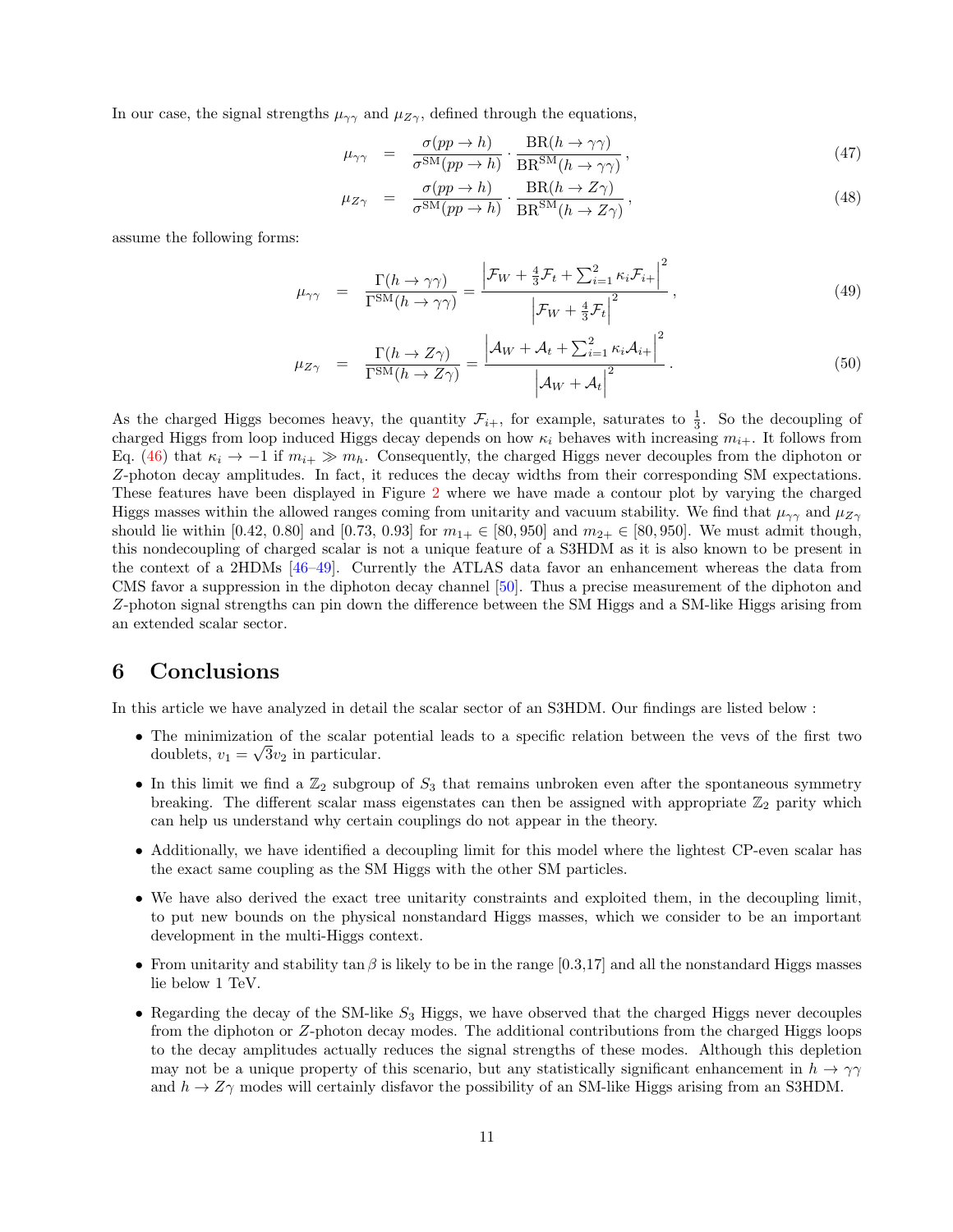Acknowledgements : We thank Gautam Bhattacharyya, Palash B. Pal and Amitava Raychaudhuri for their insightful comments at different stages of this work. Technical help from Arindam Chatterjee is also gratefully acknowledged. UKD acknowledges the funding available from the Department of Atomic Energy, Government of India, for the Regional Centre for Accelerator-based Particle Physics, Harish-Chandra Research Institute. DD thanks the Department of Atomic Energy, India, for financial support.

#### A Finding the unitarity constraints

In this appendix we present a detailed account of our discussions regarding unitarity bounds in Section 4. Any scattering amplitude can be expanded in terms of the partial waves as follows :

$$
\mathcal{M}(\theta) = 16\pi \sum_{\ell=0}^{\infty} a_{\ell} (2\ell+1) P_{\ell}(\cos\theta), \qquad (51)
$$

where,  $\theta$  is the scattering angle and  $P_{\ell}(x)$  is the Legendre polynomial of order  $\ell$ . The prescription is simple : once we calculate the Feynman amplitude of a certain  $2 \rightarrow 2$  scattering process, each of the partial wave amplitude  $(a_{\ell})$ , in Eq. (51), can be extracted by using the orthonormality of the Legendre polynomials. As argued in Section 4, only the dimensionless quartic couplings will contribute to the amplitudes under consideration at high energies. For this, only  $\ell = 0$  partial amplitude  $(a_0)$  will receive nonzero contribution from the leading order term in the scattering amplitude. It is our purpose, then, to find the expressions of  $a_0$  for every possible  $2 \rightarrow 2$  scattering process and cast them in the form of an S-matrix which is constructed by taking the different two-body channels as rows and columns. Unitarity will restrict the magnitude of each of the eigenvalues of this S-matrix to lie below unity. The resultant constraints have been in quoted in Eq. (37).

First important part of the calculation is to identify all the possible two-particle channels. These twoparticle states are made of the fields  $w_k^{\pm}$ ,  $h_k$  and  $z_k$  corresponding to the parametrization of Eq. (8). For our calculation, we consider neutral two-particle states (e.g.,  $w_i^+ w_j^-$ ,  $h_i h_j$ ,  $z_i z_j$ ,  $h_i z_j$ ) and singly charged twoparticle states (e.g.,  $w_i^+ h_j$ ,  $w_i^+ z_j$ ). In general, if we have *n*-number of doublets  $\phi_k$  ( $k = 1, ..., n$ ) there will be  $(3n^2+n)$ -number of neutral and  $2n^2$ -number of charged two-particle states. Clearly, the dimensions of S-matries formed out of these two-particle states will be a  $(3n^2 + n) \times (3n^2 + n)$  and  $2n^2 \times 2n^2$  for the neutral and charged cases respectively. The eigenvalues of these matrices should be bounded by the unitarity constraint.

#### A.1 Neutral Channels:

In our case of three Higgs doublets there will be,  $3 \cdot (3)^2 + 3 = 30$  neutral two-particle states and thus the neutral channel S-matrix will be a  $30 \times 30$  matrix. The symmetries present in our potential, Eq. (3) and a few tricks allows us to get analytical expressions for the eigenvalues of this matrix. The basis of neutral two-particle states (NTPS) are,

$$
\{w_1^+ w_2^-, w_1^+ w_3^-, w_2^+ w_1^-, w_3^+ w_1^-, h_1 h_2, h_1 h_3, z_1 z_2, z_1 z_3, h_1 z_2, h_1 z_3, z_1 h_2, z_1 h_3\}
$$
and  

$$
\{h_3 z_3, h_1 z_1, h_2 z_2, h_3 z_2, h_2 z_3, w_3^+ w_2^-, w_2^+ w_3^-, h_2 h_3, z_2 z_3, w_1^+ w_1^-, w_2^+ w_2^-, w_3^+ w_3^-,
$$
  

$$
\frac{h_1 h_1}{\sqrt{2}}, \frac{h_2 h_2}{\sqrt{2}}, \frac{h_3 h_3}{\sqrt{2}}, \frac{z_1 z_1}{\sqrt{2}}, \frac{z_2 z_2}{\sqrt{2}}, \frac{z_3 z_3}{\sqrt{2}}\}
$$

Note that, the states containing two identical bosons contain an additional factor of  $\frac{1}{\sqrt{2}}$  $\frac{1}{2}$  due to bose symmetry. We divide the NTPS in two classes. This classification helps us to reduce, as a first level of simplification, the  $30 \times 30$  matrix to a  $12 \times 12$  and  $18 \times 18$  block diagonal form. If a bigger matrix can be block diagonalized in smaller matrices then the calculation of the eigenvalues of the original matrix becomes easier. In the present case this type of block diagonalization is possible due to the very structure of the potential. From the potential, Eq. (3) it is evident that transition from two-particle states containing even number of the index '1' into two-particle states having odd number of '1' and vice versa, are not allowed. This explains why the first set of NTPS above, are completely disentangled from the second set. The  $12 \times 12$  matrix constructed using the first set of NTPS is given by,

$$
\mathcal{M}_{NC}^{(1)} = \begin{pmatrix} \mathcal{A}_{6 \times 6} & \mathcal{B}_{6 \times 6} \\ \mathcal{B}_{6 \times 6}^{\dagger} & \mathcal{C}_{6 \times 6} \end{pmatrix},\tag{52}
$$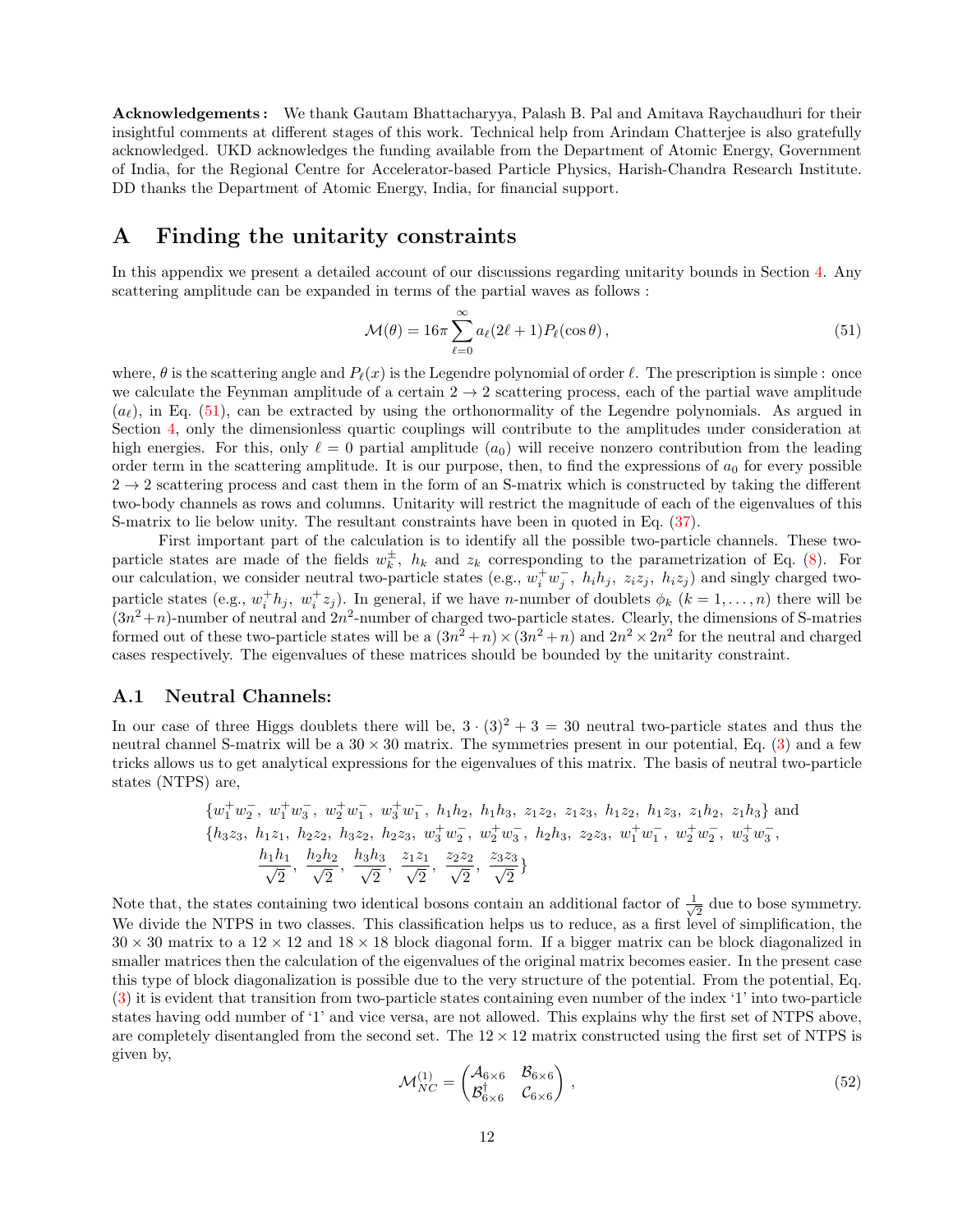where  $A$ ,  $B$  and  $C$  are given by,

$$
w_1^+ w_2^-
$$
\n
$$
w_1^+ w_3^-
$$
\n
$$
w_2^+ w_3^-
$$
\n
$$
w_2^+ w_4^-
$$
\n
$$
w_1^+ w_3^-
$$
\n
$$
w_2^+ w_1^-
$$
\n
$$
w_2^+ w_1^-
$$
\n
$$
w_2^+ w_1^-
$$
\n
$$
w_2^+ w_1^-
$$
\n
$$
w_2^+ w_1^-
$$
\n
$$
w_2^+ w_1^-
$$
\n
$$
w_2^+ w_1^-
$$
\n
$$
w_2^+ w_1^-
$$
\n
$$
w_2^+ w_1^-
$$
\n
$$
w_2^+ w_1^-
$$
\n
$$
w_2^+ w_1^-
$$
\n
$$
w_2^+ w_1^-
$$
\n
$$
w_2^+ w_1^-
$$
\n
$$
w_2^+ w_1^-
$$
\n
$$
w_2^+ w_1^-
$$
\n
$$
w_2^+ w_1^-
$$
\n
$$
w_2^+ w_1^-
$$
\n
$$
w_2^+ w_1^-
$$
\n
$$
w_2^+ w_1^-
$$
\n
$$
w_2^+ w_1^-
$$
\n
$$
w_2^+ w_1^-
$$
\n
$$
w_2^+ w_1^-
$$
\n
$$
w_2^+ w_1^-
$$
\n
$$
w_2^+ w_1^-
$$
\n
$$
w_2^+ w_1^-
$$
\n
$$
w_2^+ w_1^-
$$
\n
$$
w_2^+ w_1^-
$$
\n
$$
w_2^+ w_1^-
$$
\n
$$
w_2^+ w_1^-
$$
\n
$$
w_2^+ w_1^-
$$
\n
$$
w_2^+ w_1^-
$$
\n
$$
w_2^+ w_1^-
$$
\n
$$
w_2^+ w_1^-
$$
\n
$$
w_2^+ w_1^-
$$
\n
$$
w_2^+ w_1^-
$$
\n<math display="block</math>

and,

$$
\mathcal{C} = \begin{array}{c c c c c c c c} & z_1 z_2 & z_1 z_3 & h_1 z_2 & h_1 z_3 & z_1 h_2 & z_1 h_3 \\ z_1 z_2 & 2(\lambda_1 + \lambda_3) & 3\lambda_4 & 0 & 0 & 0 & 0 \\ z_1 z_3 & 3\lambda_4 & \lambda_5 + \lambda_6 + 2\lambda_7 & 0 & 0 & 0 & 0 \\ 0 & 0 & 2(\lambda_1 - 2\lambda_2 - \lambda_3) & \lambda_4 & 2(\lambda_2 + \lambda_3) & \lambda_4 \\ h_1 z_3 & 0 & 0 & \lambda_4 & \lambda_5 + \lambda_6 - 2\lambda_7 & \lambda_4 & 2\lambda_7 \\ z_1 h_2 & 0 & 0 & 2(\lambda_2 + \lambda_3) & \lambda_4 & 2(\lambda_1 - 2\lambda_2 - \lambda_3) & \lambda_4 \\ z_1 h_3 & 0 & 0 & \lambda_4 & 2\lambda_7 & \lambda_4 & \lambda_5 + \lambda_6 - 2\lambda_7 \end{array}.
$$

One can get analytical expressions of the eigenvalues of  $\mathcal{M}_{NC}^{(1)}$  using MATHEMATICA. With reference to Eq. (37), these are  $b_i$   $(i = 1, ..., 4)$ ,  $a_i^{\pm}$   $(i = 1, 4, 6)$  with  $a_1^{\pm}$  being twofold degenerate.

Now, the 18  $\times$  18 matrix constructed using the second set of NTPS is  $\mathcal{M}_{NC}^{(2)}$ . To decompose it further into block diagonal form, we make use of the CP symmetry. Note that,  $w_2^+ w_3^-$  and  $w_2^- w_3^+$  do not possess any definite CP properties but the linear combinations of them

$$
w_{23}^- = \frac{1}{\sqrt{2}}(-w_2^+ w_3^- + w_3^+ w_2^-), \text{ and } (53)
$$

$$
w_{23}^+ = \frac{1}{\sqrt{2}} (w_2^+ w_3^- + w_3^+ w_2^-), \qquad (54)
$$

are CP-odd and CP-even states respectively. A closer look at the second set of NTPS reveals that the first five states are CP-odd whereas the last eleven states are CP-even. Clearly, if CP is conserved in the Higgs potential, then we may rotate the sixth and seventh states into  $w_{23}^-$  and  $w_{23}^+$  to assure the block diagonalization. Evidently the matrix,  $U$ , needed to perform unitary transformation on the original  $18 \times 18$  matrix, can be constructed as follows :

$$
U = \text{Block-diag}[X, Y, Z],\tag{55}
$$

where,

$$
X = \mathbf{1}_{5 \times 5}, \quad Y = \frac{1}{\sqrt{2}} \begin{pmatrix} 1 & -1 \\ 1 & 1 \end{pmatrix}, \quad Z = \mathbf{1}_{11 \times 11}.
$$
 (56)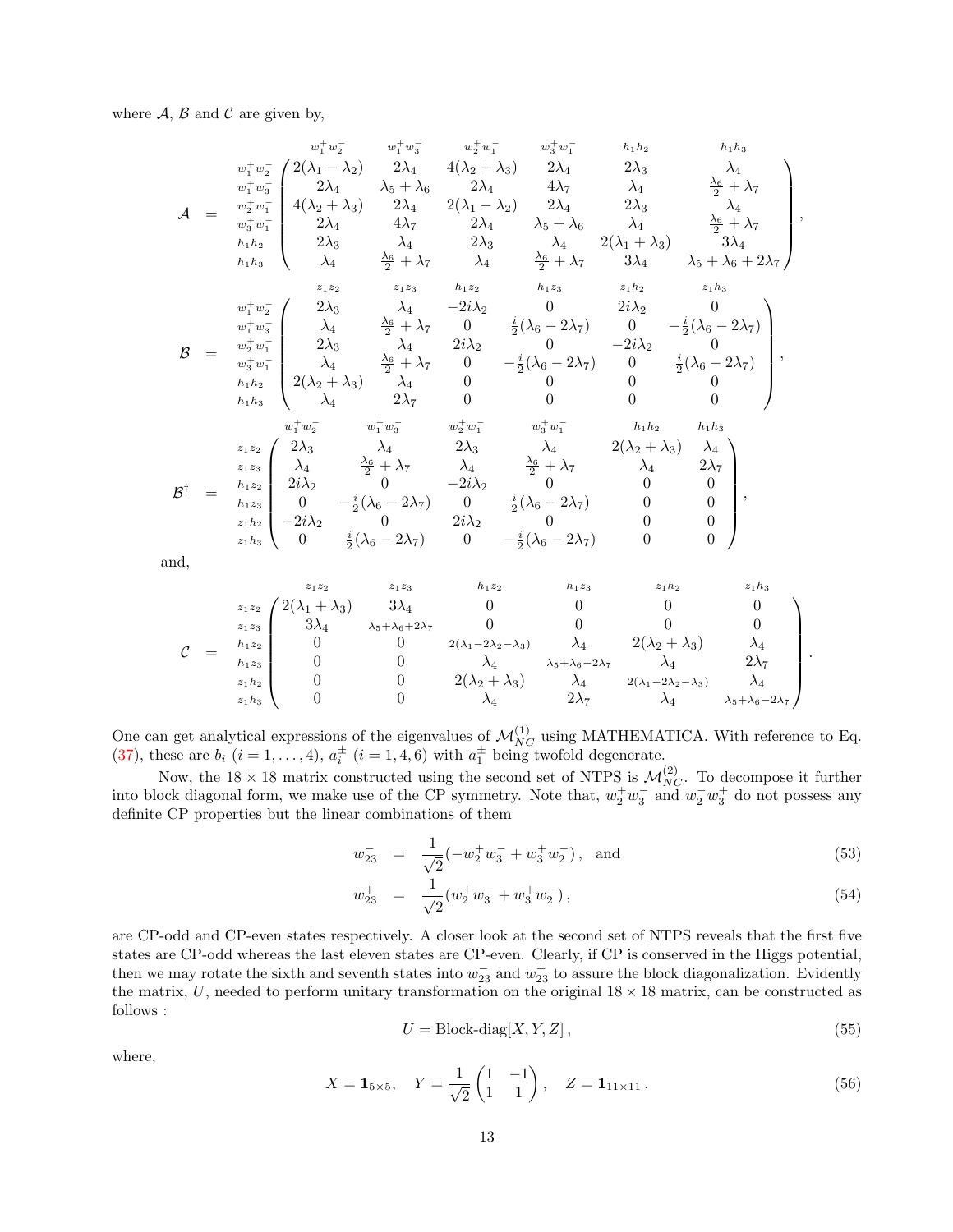After the unitary transformation, we obtain the new matrix in the block diagonal form as given below,

$$
\tilde{\mathcal{M}}_{NC}^{(2)} = U \mathcal{M}_{NC}^{(2)} U^{\dagger} = \begin{pmatrix} \mathcal{D}_{6 \times 6} & \mathbf{0}_{6 \times 12} \\ \mathbf{0}_{12 \times 6} & \mathcal{E}_{12 \times 12} \end{pmatrix},\tag{57}
$$

where,

$$
D = \begin{matrix}\nh_{3}z_{3} & h_{1}z_{1} & h_{2}z_{2} & h_{3}z_{2} & h_{2}z_{3} & w_{2}z_{3} \\
h_{3}z_{3} & 2\lambda_{5} & 2\lambda_{7} & 2\lambda_{7} & 0 & 0 & 0 \\
h_{1}z_{1} & 2\lambda_{7} & 2(\lambda_{1} + \lambda_{3}) & 2(\lambda_{2} + \lambda_{3}) & \lambda_{4} & \lambda_{4} & 0 \\
2\lambda_{7} & 2(\lambda_{2} + \lambda_{3}) & 2(\lambda_{1} + \lambda_{3}) & -\lambda_{4} & -\lambda_{4} & 0 \\
0 & \lambda_{4} & -\lambda_{4} & \lambda_{5} + \lambda_{6} - 2\lambda_{7} & 2\lambda_{7} & \frac{-i}{2}(\lambda_{6} - 2\lambda_{7}) \\
h_{2}z_{3} & 0 & \lambda_{4} & -\lambda_{4} & 2\lambda_{7} & \lambda_{5} + \lambda_{6} - 2\lambda_{7} & \frac{i}{2}(\lambda_{6} - 2\lambda_{7}) \\
w_{2}z_{3} & 0 & 0 & 0 & \frac{i}{2}(\lambda_{6} - 2\lambda_{7}) & \frac{-i}{2}(\lambda_{6} - 2\lambda_{7}) & \lambda_{5} + \lambda_{6} - 4\lambda_{7}\n\end{matrix}
$$
\n(58)

contains the CP-odd states and has eigenvalues  $a_i^{\pm}$ ,  $b_i$  for  $i = 1, 2$  which are listed in Eq. (37). The matrix  $\mathcal{H}$ can be written as,

$$
\mathcal{E} = \begin{pmatrix} \mathcal{F}_{6 \times 6} & \mathcal{G}_{6 \times 6}^T \\ \mathcal{G}_{6 \times 6} & \mathcal{H}_{6 \times 6} \end{pmatrix},\tag{59}
$$

where  $\mathcal{F},\,\mathcal{G}$  and  $\mathcal{H}$  are given by,

$$
w_{23}^{+} \left( \begin{matrix} x_2^+ & h_2h_3 & h_2h_3 & h_2h_3 & z_2z_3 & w_1^+w_1^- & w_2^+w_2^- & w_3^+w_3^- \\ h_2h_3 & \frac{\lambda_6+2\lambda_7}{\sqrt{2}} & \lambda_5+\lambda_6+2\lambda_7 & 2\lambda_7 & \lambda_4 & -\lambda_4 & 0 \\ \frac{\lambda_6+2\lambda_7}{\sqrt{2}} & 2\lambda_7 & \lambda_5+\lambda_6+2\lambda_7 & \lambda_4 & -\lambda_4 & 0 \\ w_1^+w_1^- & 2\sqrt{2}\lambda_4 & \lambda_4 & \lambda_4 & 4(\lambda_1+\lambda_3) & 2(\lambda_1-\lambda_2) & \lambda_5+\lambda_6 \\ w_2^+w_2^- & -2\sqrt{2}\lambda_4 & -\lambda_4 & 2(\lambda_1-\lambda_2) & 4(\lambda_1+\lambda_3) & \lambda_5+\lambda_6 \\ w_3^+w_3^- & 0 & 0 & 0 & \lambda_5+\lambda_6 & \lambda_5+\lambda_6 & 4\lambda_8 \end{matrix} \right),
$$
  
\n
$$
w_{23}^{+} = \begin{pmatrix} x_2^+ & x_2^+ & x_2^+ & x_2^+ & x_2^+ & x_2^+ & x_2^+ \\ 2\sqrt{2}\lambda_4 & \lambda_4 & \lambda_4 & 4(\lambda_1+\lambda_3) & 2(\lambda_1-\lambda_2) & \lambda_5+\lambda_6 \\ \frac{h_1h_1}{\sqrt{2}} & \frac{\lambda_2\lambda_2}{\sqrt{2}} & \frac{\lambda_2\lambda_3}{\sqrt{2}} & \frac{\lambda_2\lambda_3}{\sqrt{2}} & \frac{\lambda_2\lambda_3}{\sqrt{2}} & \frac{\lambda_2\lambda_3}{\sqrt{2}} & \frac{\lambda_3\lambda_3}{\sqrt{2}} \\ \frac{\lambda_4\lambda_3}{\lambda_2} & \frac{\lambda_4\lambda_5}{\sqrt{2}} & -\frac{\lambda_4}{\sqrt{2}} & 0 & \frac{\lambda_4}{\sqrt{2}} & -\frac{\lambda_4}{\sqrt{2}} & 0 \\ \frac{\lambda_2\lambda_5}{\sqrt{2}} & \frac{\lambda_4\lambda_5}{\sqrt{2}} & \frac{\lambda_4\lambda_5}{\sqrt{2}} & \frac{\lambda_4\lambda_5}{\sqrt{
$$

$$
\mathcal{H} = \begin{array}{c c c c c c c c c c c} \frac{\frac{h_1 h_1}{\sqrt{2}}}{\frac{h_2 h_2}{\sqrt{2}}} & \frac{\frac{h_2 h_2}{\sqrt{2}}}{{\sqrt{2}}} & \frac{\frac{h_3 h_3}{\sqrt{2}}}{{\sqrt{2}}} & \frac{\frac{z_1 z_1}{\sqrt{2}}}{{\sqrt{2}}} & \frac{z_2 z_2}{\sqrt{2}} & \frac{z_3 z_3}{\sqrt{2}} \\ \frac{h_2 h_2}{\sqrt{2}} & \lambda_1 + \lambda_3 & \lambda_1 + \lambda_3 & \lambda_1 - 2\lambda_2 - \lambda_3 & \lambda_1 + \lambda_3 & \frac{2}{2} \\ \frac{h_2 h_2}{\sqrt{2}} & \lambda_1 + \lambda_3 & 3(\lambda_1 + \lambda_3) & \frac{\lambda_5 + \lambda_6 + 2\lambda_7}{2} & \lambda_1 - 2\lambda_2 - \lambda_3 & \lambda_1 + \lambda_3 & \frac{\lambda_5 + \lambda_6 - 2\lambda_7}{2} \\ \frac{h_3 h_3}{\sqrt{2}} & \frac{\lambda_5 + \lambda_6 + 2\lambda_7}{2} & \frac{\lambda_5 + \lambda_6 + 2\lambda_7}{2} & 3\lambda_8 & \frac{\lambda_5 + \lambda_6 - 2\lambda_7}{2} & \frac{\lambda_5 + \lambda_6 - 2\lambda_7}{2} & \lambda_8 \\ \frac{z_1 z_1}{\sqrt{2}} & \lambda_1 + \lambda_3 & \lambda_1 - 2\lambda_2 - \lambda_3 & \frac{\lambda_5 + \lambda_6 - 2\lambda_7}{2} & 3(\lambda_1 + \lambda_3) & \lambda_1 + \lambda_3 & \frac{\lambda_5 + \lambda_6 + 2\lambda_7}{2} \\ \frac{z_2 z_2}{\sqrt{2}} & \lambda_1 - 2\lambda_2 - \lambda_3 & \lambda_1 + \lambda_3 & \frac{\lambda_5 + \lambda_6 - 2\lambda_7}{2} & \lambda_1 + \lambda_3 & 3(\lambda_1 + \lambda_3) & \frac{\lambda_5 + \lambda_6 + 2\lambda_7}{2} \\ \frac{z_3 z_3}{\sqrt{2}} & \frac{\lambda_5 + \lambda_6 - 2\lambda_7}{2} & \frac{\lambda_5 + \lambda_6 - 2\lambda_7}{2} & \lambda_8 & \frac{\lambda_5 + \lambda_6 + 2\lambda
$$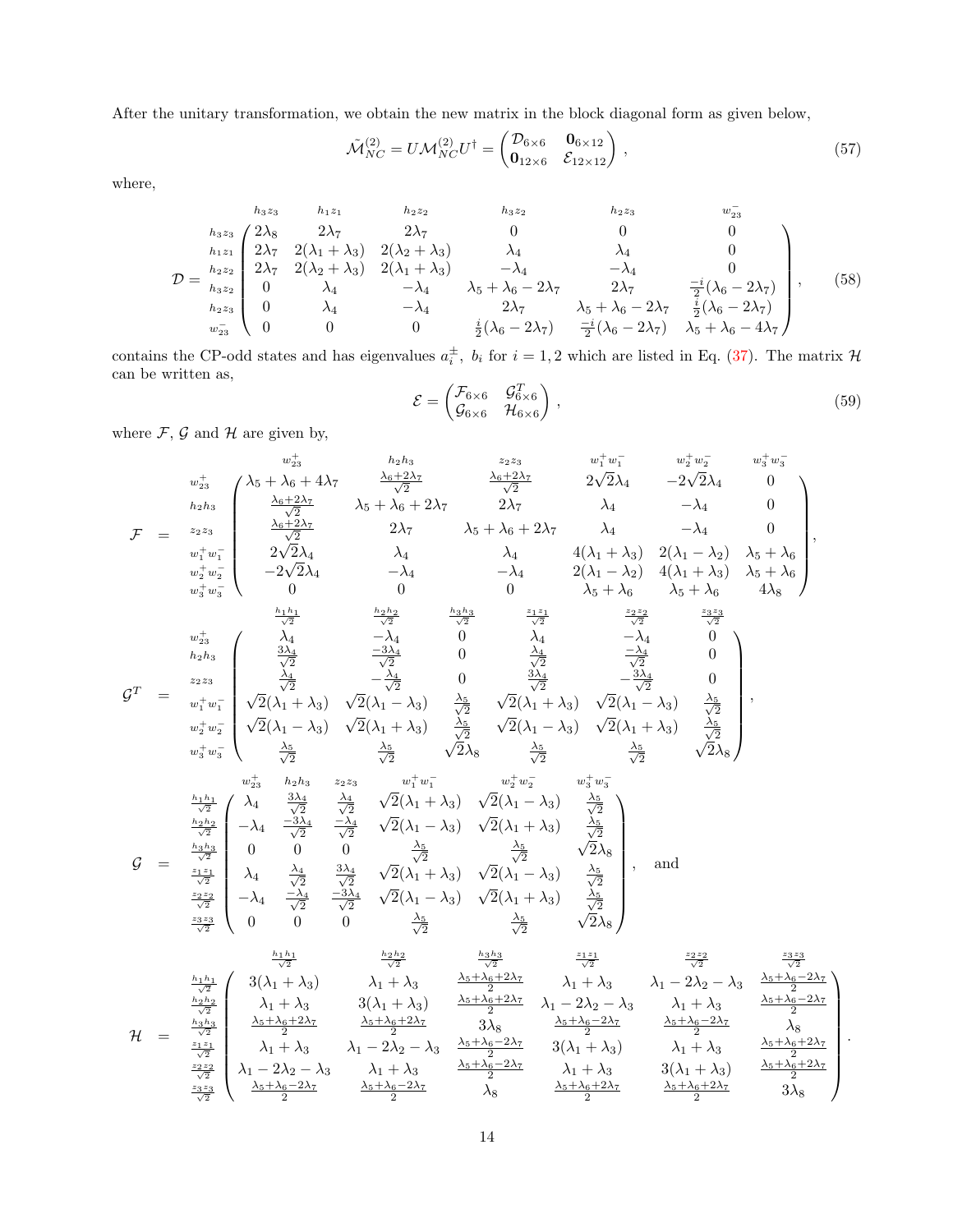The eigenvalues of  $\mathcal E$  can be found to be  $a_i^{\pm}$   $(i = 1, \ldots, 6)$  which are listed in Eq. (37). Thus by obtaining the eigenvalues of D and E we get all the eighteen eigenvalues of  $\mathcal{M}_{NC}^{(2)}$ . Earlier we obtained the twelve eigenvalues of  $\mathcal{M}_{NC}^{(1)}$ . So we get all thirty eigenvalues of the 30  $\times$  30 neutral channel S-matrix.

#### A.2 Charged Channels:

There will be  $2 \cdot (3)^2 = 18$  charged two-particle states (CTPS) in the case of three Higgs doublets. That is why the charged channel S-matrix will be an  $18 \times 18$  matrix. We write the basis of CTPS as,

$$
\{w_1^+h_2,\; w_1^+h_3,\; w_1^+z_2,\; w_1^+z_3,\; w_2^+h_1,\; w_2^+z_1,\; w_3^+h_1,\; w_3^+z_1,\; w_1^+h_1,\; w_1^+z_1,\; w_2^+h_2,\; w_2^+h_3,\; w_2^+z_2,\; w_2^+z_3,\; w_3^+h_2,\; w_3^+h_3,\; w_3^+z_2\; w_3^+z_3\}.
$$

For reasons explained in the text before Eq. (52), this choice of basis will lead to a  $(8\times8)\oplus(10\times10)$  block-diagonal S-matrix in the charged sector as follows :

$$
\mathcal{M}_{CC} = \begin{pmatrix} \mathcal{J}_{8 \times 8} & \mathbf{0}_{8 \times 10} \\ \mathbf{0}_{10 \times 8} & \mathcal{K}_{10 \times 10} \end{pmatrix} . \tag{60}
$$

Clearly if we can find the eigenvalues of the matrices  $\mathcal J$  and  $\mathcal K$  we get all the eigenvalues of  $\mathcal M_{CC}$ . The matrix  $\mathcal J$  is given by,

$$
\mathcal{J} = \begin{matrix} w_1^+h_2 & w_1^+h_3 & w_1^+z_2 & w_1^+z_3 & w_2^+h_1 & w_2^+z_1 & w_3^+h_1 & w_3^+z_1 \\ w_1^+h_3 & \lambda_4 & \lambda_5 & 0 & 0 & \lambda_4 & 0 & \frac{\lambda_6+2\lambda_7}{2} & \frac{-(\lambda_6-2\lambda_7)}{2} \\ w_1^+z_2 & 0 & 0 & 2(\lambda_1-\lambda_3) & \lambda_4 & -2i\lambda_2 & 2\lambda_3 & 0 & \lambda_4 \\ w_1^+z_3 & 0 & 0 & \lambda_4 & \lambda_5 & 0 & \lambda_4 & \frac{i(\lambda_6-2\lambda_7)}{2} \\ w_2^+h_1 & 2\lambda_3 & \lambda_4 & 2i\lambda_2 & 0 & 2(\lambda_1-\lambda_3) & 0 & \lambda_4 & 0 \\ w_2^+z_1 & -2i\lambda_2 & 0 & 2\lambda_3 & \lambda_4 & 0 & 2(\lambda_1-\lambda_3) & 0 & \lambda_4 & 0 \\ w_2^+k_1 & \lambda_4 & \frac{\lambda_6+2\lambda_7}{2} & 0 & \frac{-i(\lambda_6-2\lambda_7)}{2} & \lambda_4 & 0 & \lambda_5 & 0 \\ w_3^+k_1 & \lambda_4 & \frac{\lambda_6+2\lambda_7}{2} & 0 & \frac{-i(\lambda_6-2\lambda_7)}{2} & \lambda_4 & 0 & \lambda_5 & 0 \\ w_3^+z_1 & 0 & \frac{i(\lambda_6-2\lambda_7)}{2} & \lambda_4 & \frac{\lambda_6+2\lambda_7}{2} & 0 & \lambda_4 & 0 & \lambda_5 \end{matrix}
$$

The eigenvalues of this matrix are  $a_i^{\pm}$   $(i = 1, 4)$  and  $b_i$   $(i = 2, 4, 5, 6)$  which are listed in Eq. (37). The matrix  $K$  can be written as,

$$
\mathcal{K} = \begin{pmatrix} \mathcal{P}_{5\times 5} & \mathcal{Q}_{5\times 5} \\ \mathcal{Q}_{5\times 5}^{\dagger} & \mathcal{R}_{5\times 5} \end{pmatrix},\tag{61}
$$

.

where  $P$ ,  $Q$  and  $R$  are given by,

$$
\mathcal{P} = \begin{array}{c c c c c c} w_1^+h_1 & w_1^+z_1 & w_2^+h_2 & w_2^+h_3 & w_2^+z_2 \\ w_1^+h_1 & 2(\lambda_1+\lambda_3) & 0 & 2\lambda_3 & \lambda_4 & -2i\lambda_2 \\ w_1^+z_1 & 0 & 2(\lambda_1+\lambda_3) & 2i\lambda_2 & 0 & 2\lambda_3 \\ w_2^+h_3 & \lambda_4 & 0 & -\lambda_4 & \lambda_5 & 0 \\ w_2^+k_3 & \lambda_4 & 0 & -\lambda_4 & \lambda_5 & 0 \\ w_2^+z_2 & 2i\lambda_2 & 2\lambda_3 & 0 & 0 & 2(\lambda_1+\lambda_3) \end{array},
$$
\n
$$
w_2^+z_2 & w_2^+h_2 & w_3^+h_3 & w_3^+z_2 & w_3^+z_3 \\ w_1^+h_1 & 0 & \lambda_4 & \frac{1}{2}(\lambda_6+2\lambda_7) & 0 & \frac{i}{2}(\lambda_6-2\lambda_7) \\ w_1^+z_1 & \lambda_4 & 0 & \frac{-i}{2}(\lambda_6-2\lambda_7) & \lambda_4 & \frac{1}{2}(\lambda_6+2\lambda_7) \\ w_2^+h_3 & 0 & \frac{-i}{2}(\lambda_6-2\lambda_7) & \lambda_4 & \frac{1}{2}(\lambda_6+2\lambda_7) \\ w_2^+h_3 & 0 & \frac{1}{2}(\lambda_6+2\lambda_7) & 0 & \frac{i}{2}(\lambda_6-2\lambda_7) \\ w_2^+z_2 & -\lambda_4 & 0 & \frac{-i}{2}(\lambda_6-2\lambda_7) & -\lambda_4 & \frac{1}{2}(\lambda_6+2\lambda_7) \end{array},
$$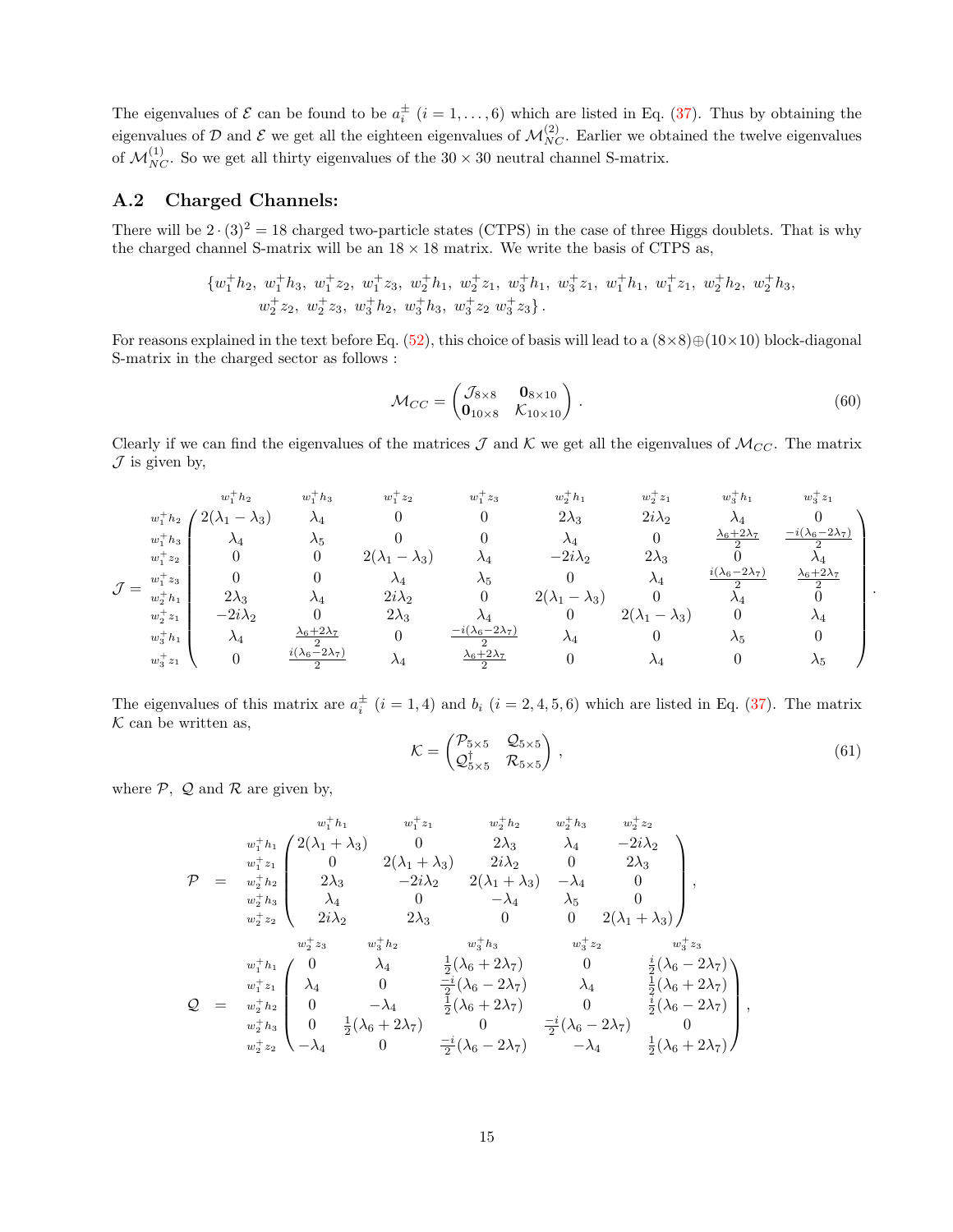$$
w_1^+h_1 \t w_1^+z_1 \t w_2^+h_2 \t w_2^+h_3 \t w_2^+z_2
$$
  
\n
$$
Q^{\dagger} = w_3^+h_3 \begin{pmatrix} 0 & \lambda_4 & 0 & 0 & -\lambda_4 \\ \lambda_4 & 0 & -\lambda_4 & \frac{1}{2}(\lambda_6 + 2\lambda_7) & 0 \\ \frac{1}{2}(\lambda_6 + 2\lambda_7) & \frac{i}{2}(\lambda_6 - 2\lambda_7) & \frac{1}{2}(\lambda_6 + 2\lambda_7) & 0 & \frac{i}{2}(\lambda_6 - 2\lambda_7) \\ \frac{1}{2}(\lambda_6 + 2\lambda_7) & \frac{i}{2}(\lambda_6 - 2\lambda_7) & \frac{1}{2}(\lambda_6 + 2\lambda_7) & 0 & \frac{i}{2}(\lambda_6 - 2\lambda_7) \\ \frac{1}{2}(\lambda_6 - 2\lambda_7) & \frac{1}{2}(\lambda_6 + 2\lambda_7) & \frac{-i}{2}(\lambda_6 - 2\lambda_7) & 0 & \frac{1}{2}(\lambda_6 + 2\lambda_7) \end{pmatrix},
$$
  
\nand,  
\n
$$
w_2^+z_3 \t w_2^+z_3 \t w_3^+h_2 \t w_3^+h_3 \t w_3^+z_2 \t w_3^+z_3
$$
  
\n
$$
w_2^+z_3 \t w_2^+k_2 \t w_3^+h_2 \t w_3^+h_3 & w_3^+z_2 & w_3^+z_3
$$
  
\n
$$
w_2^+z_3 \t w_2^+k_3 \t w_3^+h_2 \t w_3^+h_3 & 0 & 0 & 0 & 0 \newline w_3^+z_2 \t w_3^+h_3 \t w_3^+z_3 \t w_3^+ & 0 & 0 & 0 & 0 \newline w_3^+z_3 \t w_3^+z_3 \t w_3^+ & 0 & 0 & 0 & 0 & 0 \end{pmatrix}.
$$

We find the eigenvalues of the matrix K to be  $a_i^{\pm}$   $(i = 1, ..., 4)$ ,  $b_i$   $(i = 2, 6)$  as listed in Eq. (37). Thus we get all the eigenvalues of the matrix  $\mathcal{M}_{CC}$ .

## References

- [1] ATLAS Collaboration, G. Aad et al., Observation of a new particle in the search for the Standard Model Higgs boson with the ATLAS detector at the LHC, Phys.Lett. B716 (2012) 1–29, [arXiv:1207.7214].
- [2] CMS Collaboration, S. Chatrchyan et al., Observation of a new boson at a mass of 125 GeV with the CMS experiment at the LHC, Phys.Lett.  $B716$  (2012) 30–61,  $[arXiv:1207.7235]$ .
- [3] J. Kubo, Majorana phase in minimal S(3) invariant extension of the standard model, Phys.Lett. B578 (2004) 156–164, [hep-ph/0309167].
- [4] Y. Koide, Universal seesaw mass matrix model with an  $S(3)$  symmetry, Phys.Rev. **D60** (1999) 077301. [hep-ph/9905416].
- [5] P. Harrison and W. Scott, Permutation symmetry, tri bimaximal neutrino mixing and the S3 group characters, Phys.Lett. B557 (2003) 76, [hep-ph/0302025].
- [6] J. Kubo, A. Mondragon, M. Mondragon, and E. Rodriguez-Jauregui, The Flavor symmetry, Prog. Theor. Phys. 109 (2003) 795-807, [hep-ph/0302196].
- [7] T. Teshima, Flavor mass and mixing and S(3) symmetry: An S(3) invariant model reasonable to all, Phys.Rev. D73 (2006) 045019, [hep-ph/0509094].
- [8] Y. Koide,  $S(3)$  symmetry and neutrino masses and mixings, Eur.Phys.J. C50 (2007) 809–816, [hep-ph/0612058].
- [9] C.-Y. Chen and L. Wolfenstein, *Consequences of approximate*  $S(3)$  symmetry of the neutrino mass matrix, Phys.Rev. D77 (2008) 093009, [arXiv:0709.3767].
- [10] A. Mondragon, M. Mondragon, and E. Peinado, Lepton masses, mixings and FCNC in a minimal  $S(3)$ -invariant extension of the Standard Model, Phys.Rev.  $D76$  (2007) 076003,  $[axXiv:0706.0354]$ .
- [11] R. Jora, J. Schechter, and M. Naeem Shahid, Perturbed S(3) neutrinos, Phys.Rev. D80 (2009) 093007, [arXiv:0909.4414].
- [12] Z.-z. Xing, D. Yang, and S. Zhou, *Broken S<sub>3</sub> Flavor Symmetry of Leptons and Quarks: Mass Spectra and* Flavor Mixing Patterns, Phys.Lett. B690 (2010) 304–310, [arXiv:1004.4234].
- [13] T. Kaneko and H. Sugawara, *Broken S<sub>3</sub> Symmetry in Flavor Physics, Phys.Lett.* **B697** (2011) 329–332,  $\vert$ arXiv:1011.5748.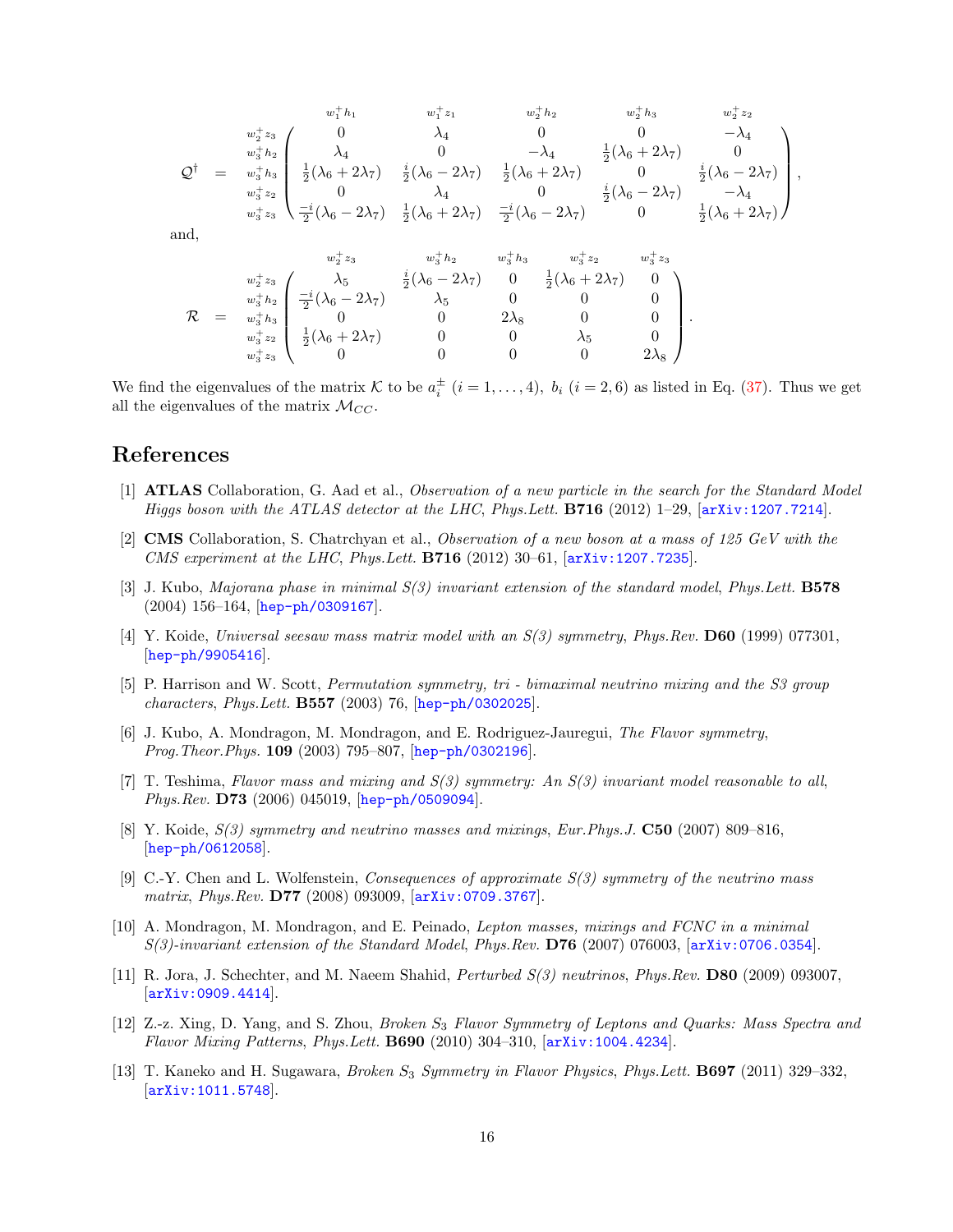- [14] S. Zhou, Relatively large theta13 and nearly maximal theta23 from the approximate S3 symmetry of lepton mass matrices, Phys.Lett. B704 (2011) 291–295, [arXiv:1106.4808].
- [15] T. Teshima and Y. Okumura, *Quark/lepton mass and mixing in*  $S_3$  *invariant model and CP-violation of* neutrino, Phys.Rev. D84 (2011) 016003,  $\ar{xiv:1103.6127}$ .
- [16] S. Dev, S. Gupta, and R. R. Gautam, Broken S<sub>3</sub> Symmetry in the Neutrino Mass Matrix, Phys. Lett. B702 (2011) 28–33, [arXiv:1106.3873].
- [17] S. Dev, R. R. Gautam, and L. Singh, *Broken S<sub>3</sub> Symmetry in the Neutrino Mass Matrix and Non-Zero*  $\theta_{13}$ , Phys.Lett. B708 (2012) 284-289, [arXiv:1201.3755].
- [18] D. Meloni,  $S_3$  as a flavour symmetry for quarks and leptons after the Daya Bay result on  $\theta_{13}$ , JHEP 1205 (2012) 124, [arXiv:1203.3126].
- [19] A. Dias, A. Machado, and C. Nishi, An  $S_3$  Model for Lepton Mass Matrices with Nearly Minimal Texture, Phys.Rev. D86 (2012) 093005, [arXiv:1206.6362].
- [20] K. Siyeon, Non-vanishing  $U_{e3}$  under  $S_3$  symmetry, Eur. Phys. J. **72** (2012) 2081, [arXiv:1203.1593].
- [21] F. Gonzalez Canales, A. Mondragon, and M. Mondragon, The S<sub>3</sub> Flavour Symmetry: Neutrino Masses and Mixings, Fortsch.Phys. 61 (2013) 546–570, [arXiv:1205.4755].
- [22] F. Gonzlez Canales, A. Mondragn, M. Mondragn, U. J. Saldaa Salazar, and L. Velasco-Sevilla, Quark sector of S3 models: classification and comparison with experimental data, Phys.Rev. D88 (2013) 096004, [arXiv:1304.6644].
- [23] H. Benaoum, *Broken S<sub>3</sub> Neutrinos, Phys.Rev.* **D87** (2013) 073010,  $[\text{arXiv}:1302.0950]$ .
- [24] A. E. C. Hernndez, R. Martinez, and J. Nisperuza,  $S_3$  flavour symmetry breaking scheme for understanding the quark mass and mixing pattern in SU  $(3)_C \otimes SU(3)_L \otimes U(1)_X$  models, arXiv:1401.0937.
- [25] E. Ma and B. Melic, Updated  $S_3$  model of quarks, Phys.Lett. **B725** (2013) 402-406,  $\left[\text{arXiv}:1303.6928\right]$ .
- [26] B. W. Lee, C. Quigg, and H. Thacker, Weak Interactions at Very High-Energies: The Role of the Higgs Boson Mass, Phys.Rev. D16 (1977) 1519.
- [27] S. Pakvasa and H. Sugawara, Discrete Symmetry and Cabibbo Angle, Phys.Lett. B73 (1978) 61.
- [28] J. Kubo, H. Okada, and F. Sakamaki, Higgs potential in minimal S(3) invariant extension of the standard model, Phys.Rev. D70 (2004) 036007, [hep-ph/0402089].
- [29] Y. Koide, Permutation symmetry S(3) and VEV structure of flavor-triplet Higgs scalars, Phys.Rev. D73 (2006) 057901, [hep-ph/0509214].
- [30] T. Teshima, Higgs potential in  $S_3$  invariant model for quark/lepton mass and mixing, Phys.Rev. D85 (2012) 105013, [arXiv:1202.4528].
- [31] A. Machado and V. Pleitez, Natural Flavour Conservation in a three Higgs-doublet Model, arXiv:1205.0995.
- [32] J. F. Gunion and H. E. Haber, The CP conserving two Higgs doublet model: The Approach to the decoupling limit, Phys.Rev.  $D67$  (2003) 075019,  $[hep-ph/0207010]$ .
- [33] G. Bhattacharyya, P. Leser, and H. Pas, Exotic Higgs boson decay modes as a harbinger of  $S_3$  flavor symmetry, Phys.Rev. D83 (2011) 011701,  $[ary:1006.5597]$ .
- [34] G. Bhattacharyya, P. Leser, and H. Pas, Novel signatures of the Higgs sector from S3 flavor symmetry, Phys.Rev. D86 (2012) 036009, [arXiv:1206.4202].